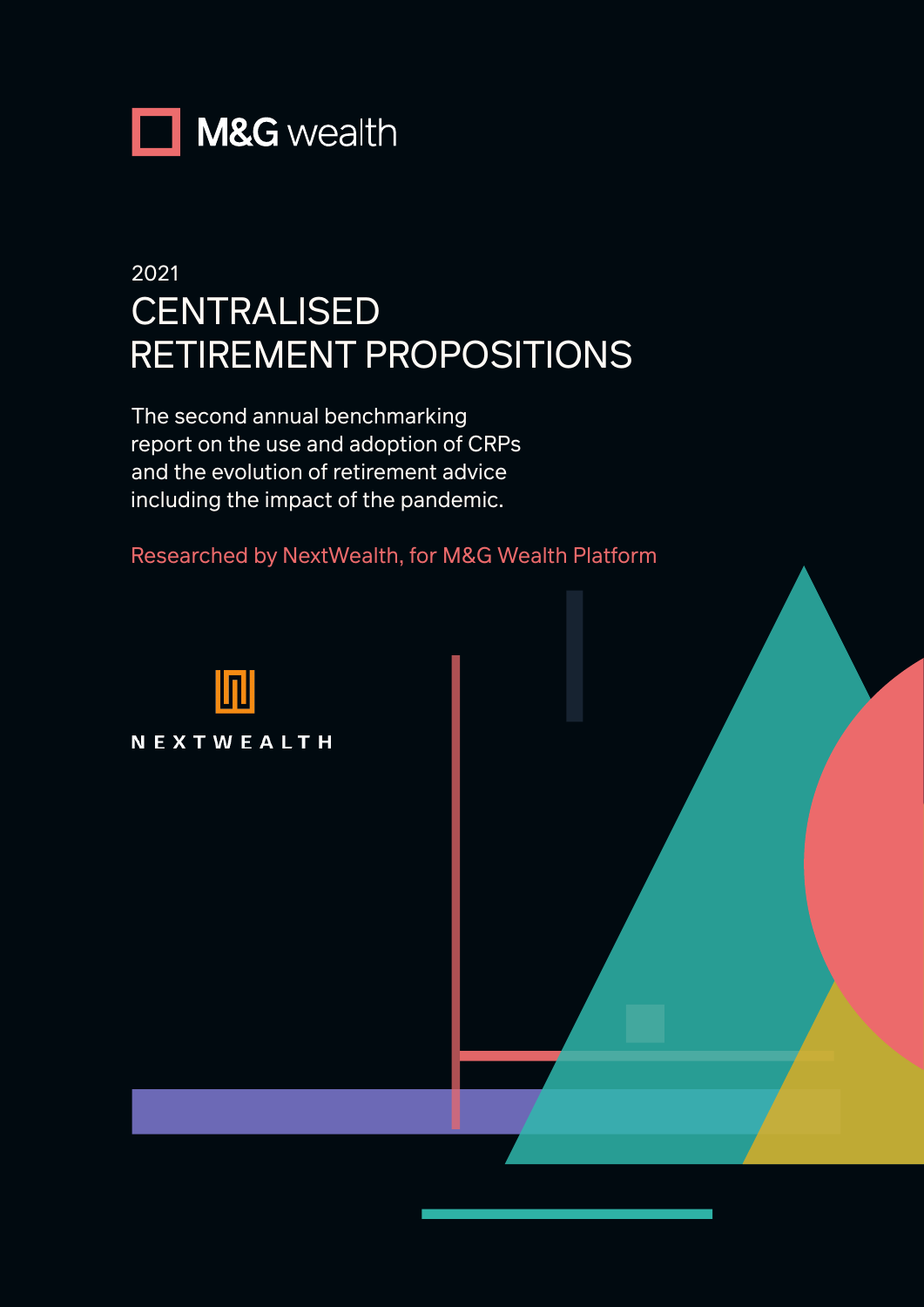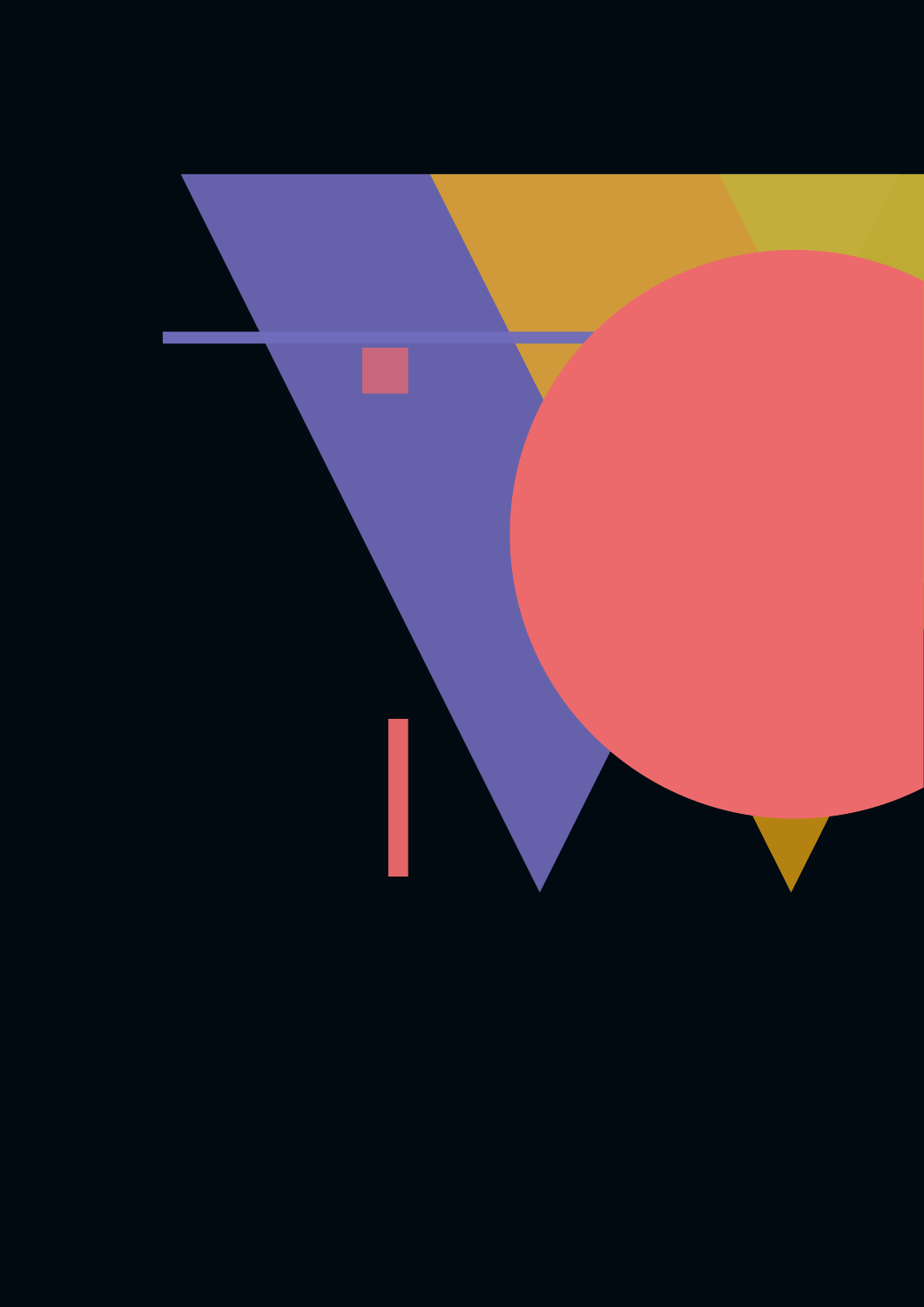- 4 Foreword
- 5 Executive Summary
- 8 A word from NextWealth
- 9 Methodology
- 10 1. CRP Benchmarks

### 11 2. The impact of Covid-19

- 2.1 On the introduction of CRPs
- 2.2 On client retention
- 2.3 On client behaviour

### 14 3. The practicalities of working to a CRP

- 3.1 Existence of a CRP in all but name?
- 3.2 CRPs and the desire to offer bespoke advice
- 3.3 CRP benefits and challenges
- 3.4 Scope of the CRP
- 3.5 Elements of the CRP

### 25 4. Retirement portfolios

- 4.1 Investment portfolio structure
- 4.2 Responsible investing
- 4.3 Investment strategies and criteria for using DFMs
- 4.4 Use of illiquid assets
- 4.5 Strategies around cash holdings
- 4.6 Use of guarantees
- 31 5. Client segmentation
- 32 6. Needs of older clients
- 33 Conclusion

For investment professionals only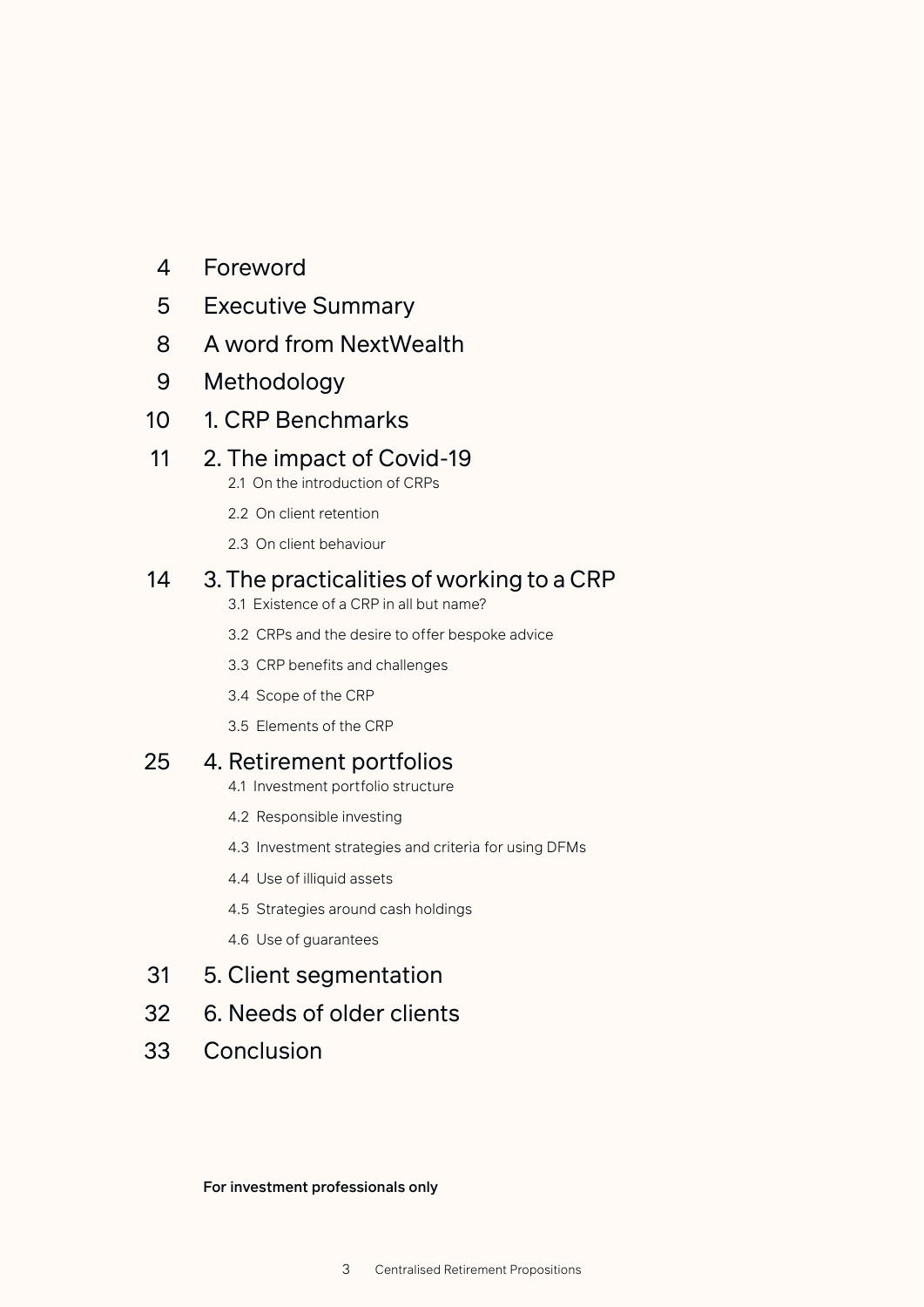## <span id="page-3-0"></span>Foreword

We're delighted to partner with NextWealth on this second annual study into Centralised Retirement Propositions (CRPs).

In an unprecedented year, seeing how advisers are approaching retirement planning has been illuminating.

As the findings on the following pages show, many firms have had to put plans to introduce a CRP on hold as other issues have (understandably) taken priority.

But we also see the benefits that other firms are reaping from having a firm-wide, repeatable approach to planning in retirement – from greater business efficiency to greater client benefit, to keeping the regulator happy.

There are even signs that firms that do have a CRP in place have found it easier to attract new clients over the past year than those who don't.

#### So, what does that tell firms who are still deliberating whether to put a CRP in place?

It may indicate that having a CRP is becoming a powerful client acquisition tool as much as a business management one.

With more people delaying retirement – and many concerned about the resilience of their retirement pot in the wake of Covid-19's economic fall-out – demonstrating that your firm has a clear, robust and highly disciplined approach to help optimise retirement cashflow and manage risk is especially compelling.

What this year's research has started to show is that firms are discovering the balance between advice and service that's systematic and efficiently delivered but still highly tailored to each client.

We hope this research sheds a valuable light on how advisers are evolving their retirement-planning processes, tools and services for a post Covid-19 world.

None of us knows exactly what's ahead in the next 12 months. But we would safely predict that being clearly positioned to help each client achieve greater financial peace of mind in retirement will be a definite advantage.



Jo Kite

Director of Platform and Marketing, M&G Wealth Platform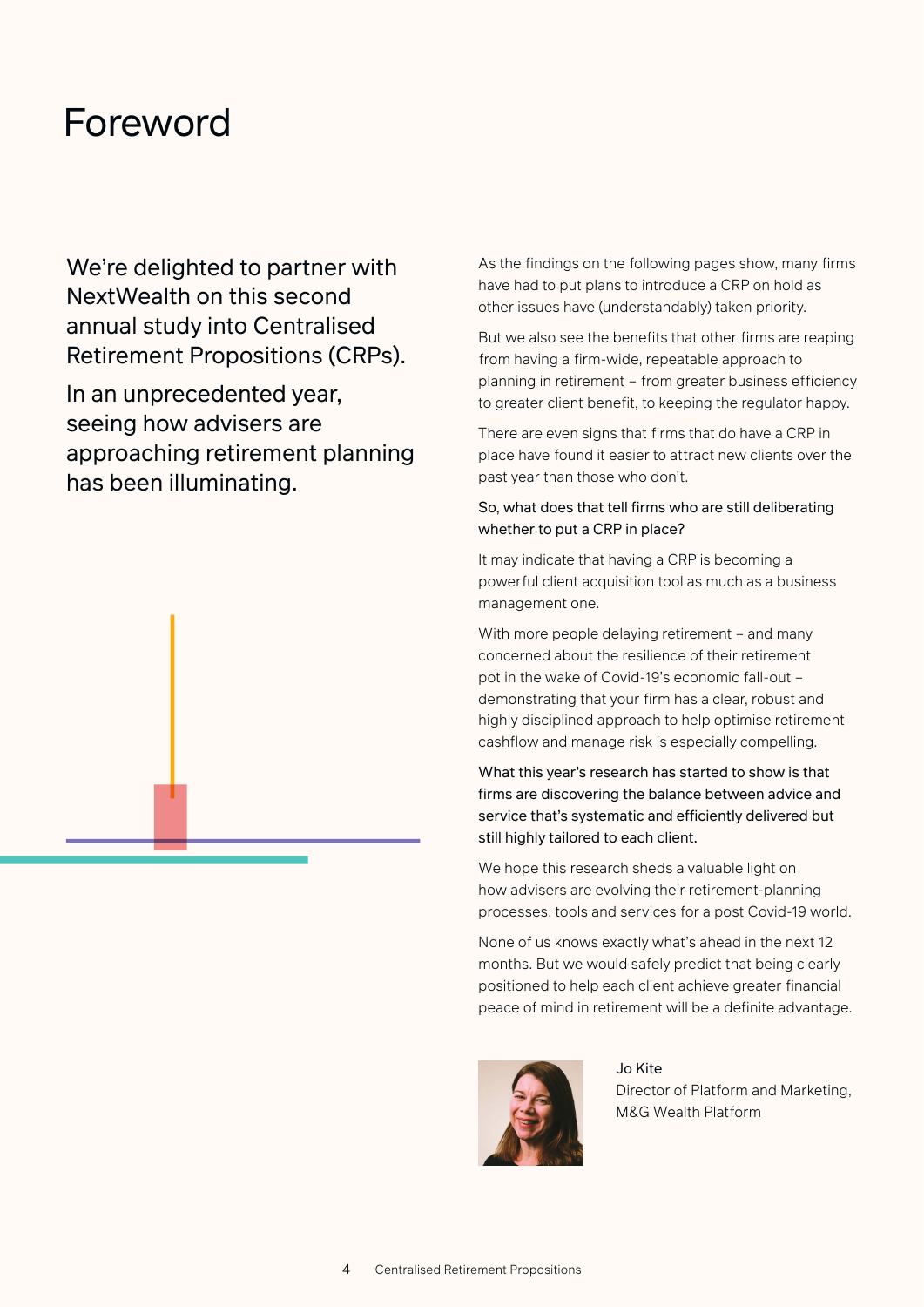## <span id="page-4-0"></span>Executive summary

This year's research shows CRP adoption is up slightly on last year, but also that many firms have had to put plans on hold.

Despite this, the benefits of having a firm-wide, repeatable approach to planning in retirement are clear – greater business efficiency, greater client benefit and keeping the regulator happy. It may even help to on-board new clients.

50% of firms currently have a CRP in place compared to 48% a year ago. A fifth of firms plan to introduce one this year. Page 11

On average, 62% of adviser assets are for clients receiving retirement advice. Page 10 (2020: 60%)

60% of advised clients are phasing into retirement or fully retired. Page 10 (2020: 57%)

#### Greatest benefit of a CRP Page 16

- Benefit to client
- **•** Business efficiency
- Meeting regulatory requirements
- Risk reduction
- NEW: Business process improvement
- Client service design

#### Main reason not to have a CRP Page 16

- is the preference to tailor advice to each client individually
- Others challenge the notion that repeatable processes are incompatible with custom advice

Business process improvement is a new benefit cited this year, specifically considering the role of the CRP as part of systematically reviewing the firm's processes and targeting areas for improvement, a crucial focus for firms seeking to maximise efficiency and use of resources. Page 16

#### The impact of Covid-19 on adviser businesses and retirement planning

87% of advisers have taken on new clients since the start of the pandemic, however 41% have taken on fewer new clients than in a 'normal' year. Page 13

13% Those with a CRP in place are more likely to have said that they have gained more clients than usual in the past year (13%), compared to those without a CRP (4%). Page 13

39% of advisers report their clients decreasing their withdrawal rates since March 2020, and 32% say their clients have postponed their planned retirement. Page 14

2020 was the year that sequencing risk went from a concept to a reality, and the strategy was tested, and in most instances proven, by the ability to ride out market volatility especially through the use of cash buffers. Page 20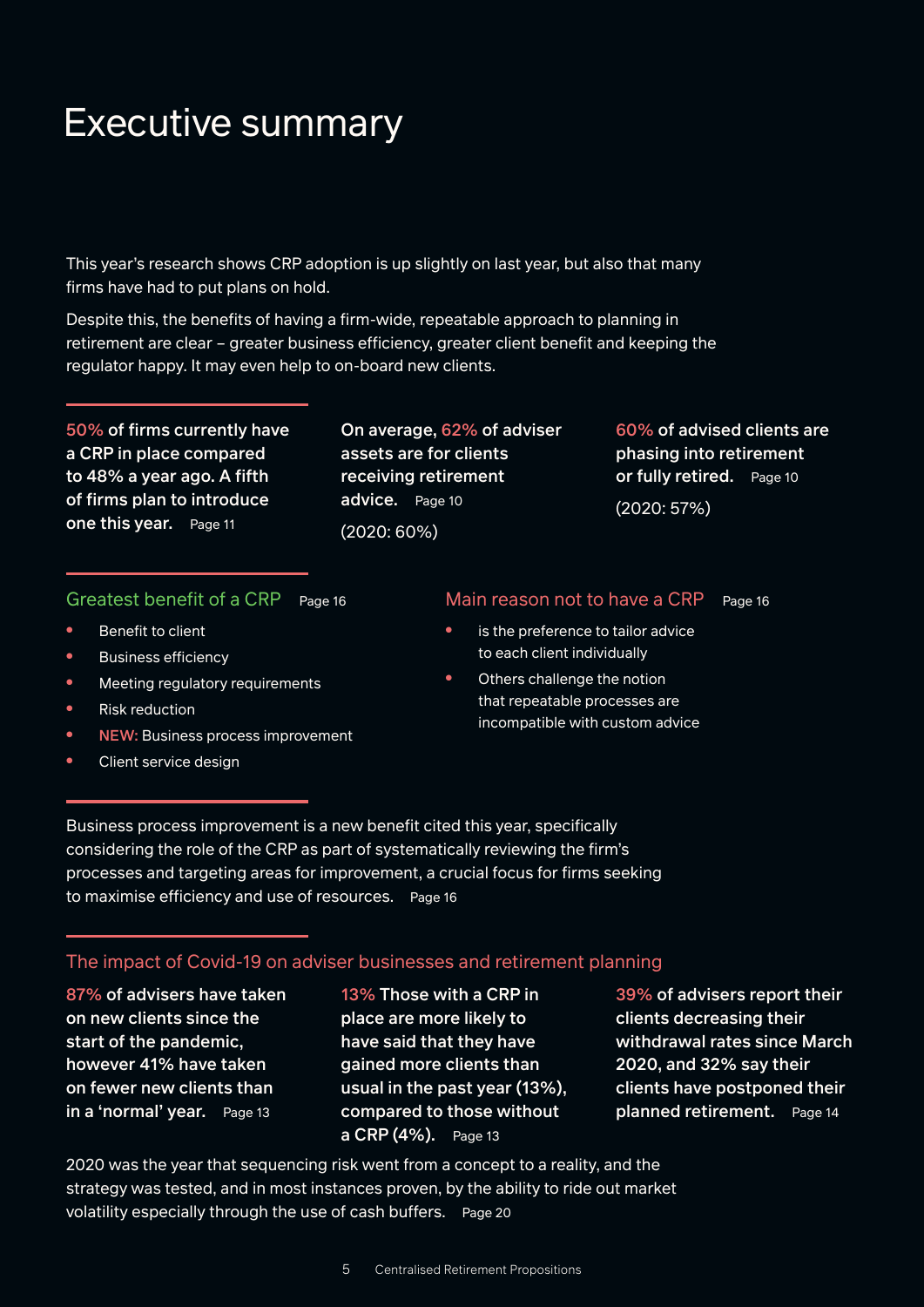#### Top 3 tools used in a CRP according to advisers Page 19

| Cashflow modelling to estimate a client's     | 54%               |
|-----------------------------------------------|-------------------|
| income needs year on year                     | (2020:58%)        |
| Specific attitude to risk (ATR) questionnaire | 47%               |
| for retirement clients                        | (2020:65%)        |
| Tool to assess capacity for loss              | 33%<br>(2020:35%) |

# 77%

of firms have an approach to assess the sustainability of withdrawals, forming a consistent strategy on withdrawal rates. Page 20

(2020: 74%)

### Client segmentation Page 28

## 27% of advisers do not segment their clients

(2020: 27%)

Among those that do, most still base this on level of investible assets (48%), however segmentation by other criteria such as need and life stage is now growing.

## 91%

of advisers do not segment retirement clients by different criteria to those in accumulation



Older client needs Page 29

81% of advisers personally advise clients

on inheritance tax planning

(2020: 84%)

## 75% of advisers' clients have or will gift money before death

(2020: 75%)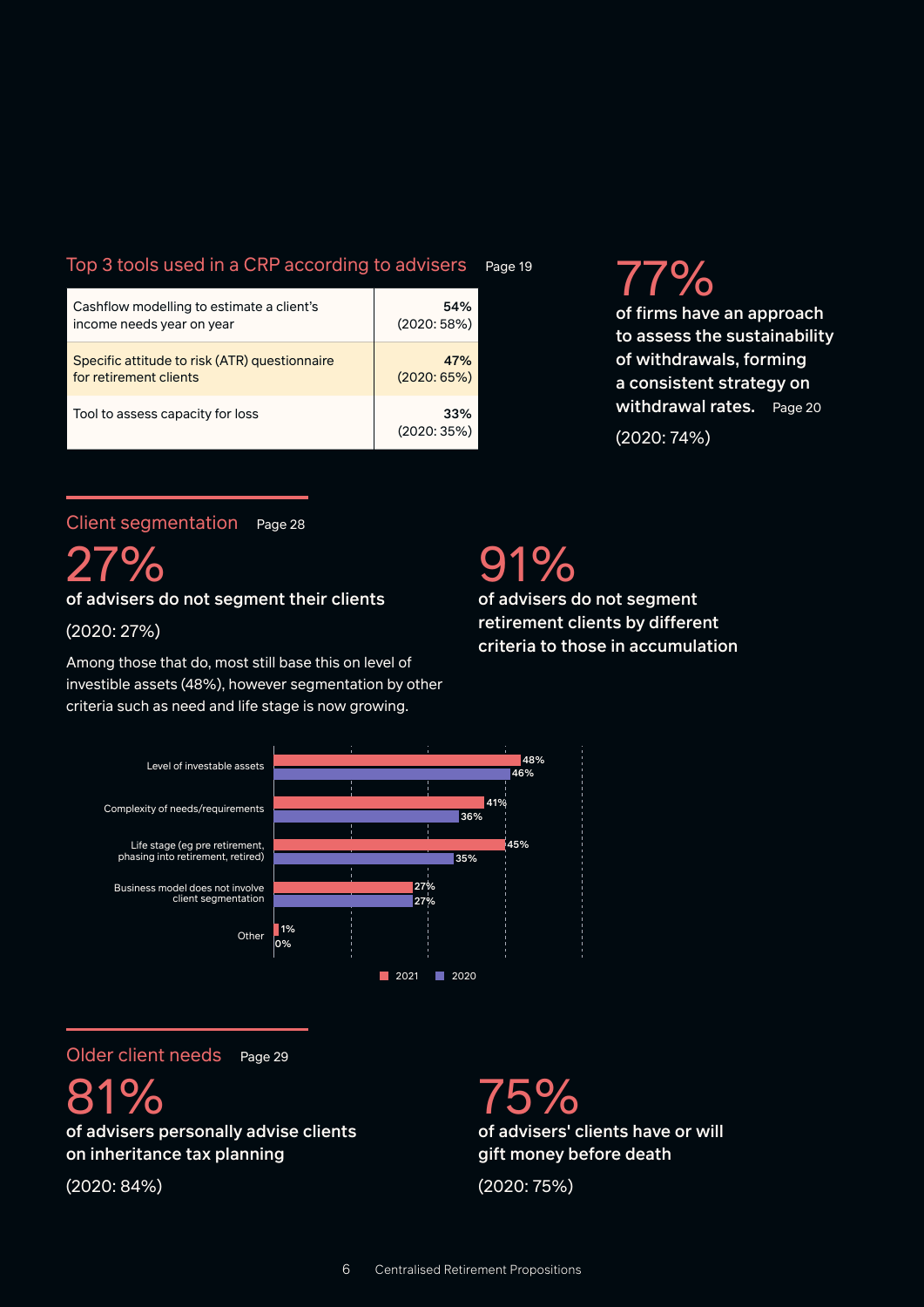

### Portfolio construction for those taking retirement income Page 22

In 2020 the bucket approach gained most ground, while the total return approach has remained the most popular overall. The income driven approach has declined due to low interest rates and dividend returns.

### Portfolio construction – in more detail

Last year, 70% of advisers said they would recommend a different set of fund choices to clients in retirement compared to their accumulating clients. This year that's decreased to 58% in our most recent survey. Similarly, fewer are now recommending different platforms and providers to their retirement clients. Page 21

52% of advisers who make use of illiquid assets have diverted their clients' assets away from these funds to alternative funds in the past year. Page 25

### Cash strategies and guarantees Page 16

On average, 39% of clients are currently receiving a guaranteed income in retirement that covers their basic needs Page 27

(2020: 39%)

91% of advisers recommend a cash buffer for clients in retirement. In 40% of cases the cash is held on platform Page 26

### Responsible investing Page 23

On average, 14% of retirement clients raise the issue of responsible investing with their adviser

82% of advisers now cover responsible investing in the client fact find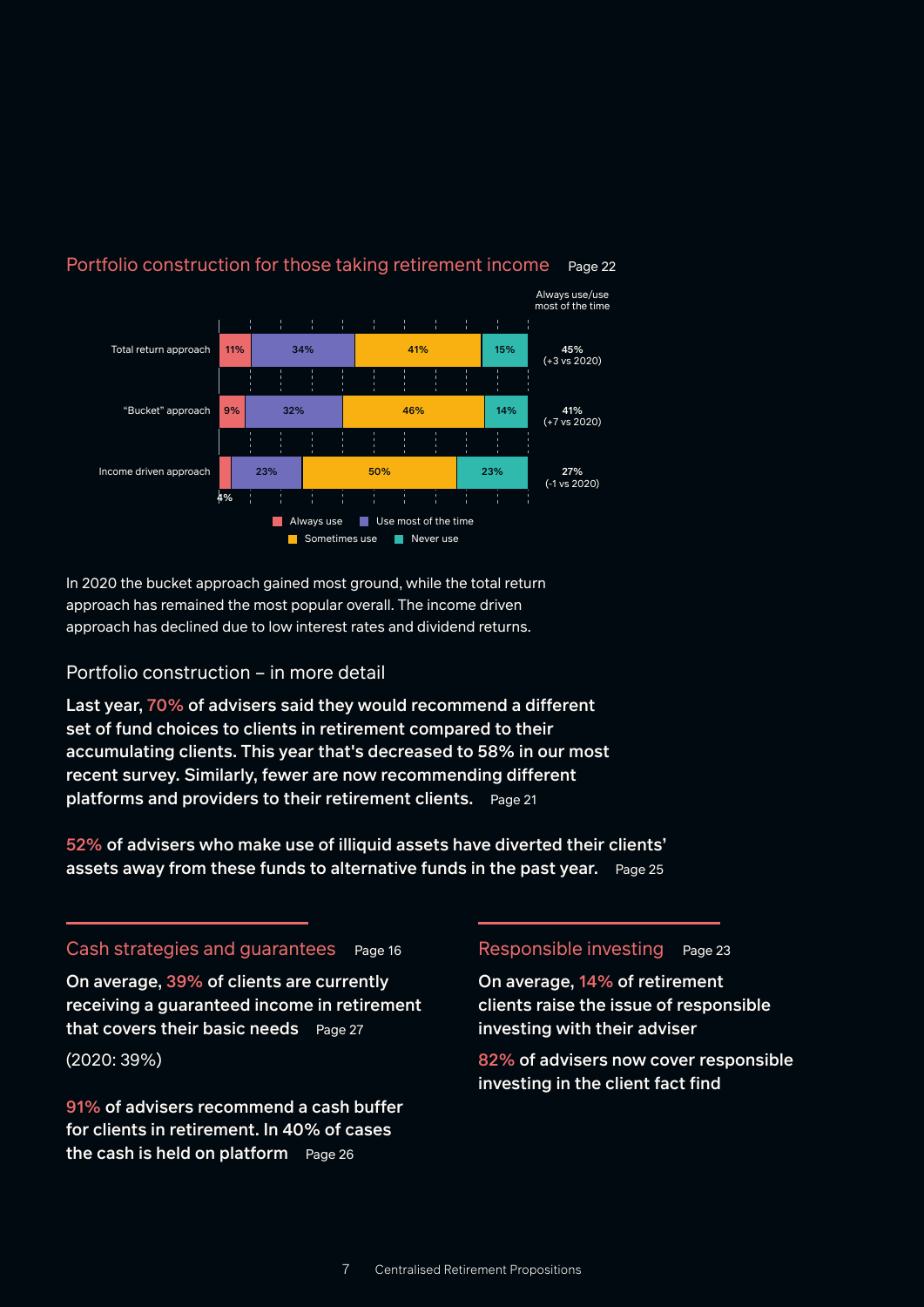## <span id="page-7-0"></span>A word from NextWealth

In this report on the use of Centralised Retirement Propositions, prepared for M&G Wealth Platform, we examine how the provision of retirement planning is evolving, how financial advisers and planners have fared during the exceptional circumstances of 2020 and the role for CRPs in meeting the needs of both advice firms and their clients.

Now in its second year, this report updates our benchmarks on the usage and structure of CRPs, which we define as a centrally agreed approach to planning in retirement, typically covering the investment and withdrawal strategy and in some cases extending to fact finding, assessing attitude to risk, longevity and capacity for loss.

At the beginning of 2020, nearly half of the 200 advice firms we surveyed were working to a Centralised Retirement Proposition, and a further quarter expected to get one in place during the course of the year. The reality of 2020 meant many plans were put on hold; however in our in-depth interviews with advice firms we heard many stories of silver linings from the pandemic, in which advice firm owners were able to step back and consider their business processes, implement changes, review the technology supporting their businesses and review the needs of their clients.

2021 is another year in which planners will be tested under difficult circumstances; yet at the same time greatly valued by their clients who will seek their reassurance and guidance as they consider their plans for retirement.

Considering the needs of retirement clients, we look at how segmentation practices are evolving, the changing structure of retirement portfolios and the handling of responsible investing for clients in decumulation.

We hope you find this report useful in defining current practice among financial advice businesses and providing a benchmark against which you can consider your own retirement advice proposition. As always, we welcome feedback and input for future studies.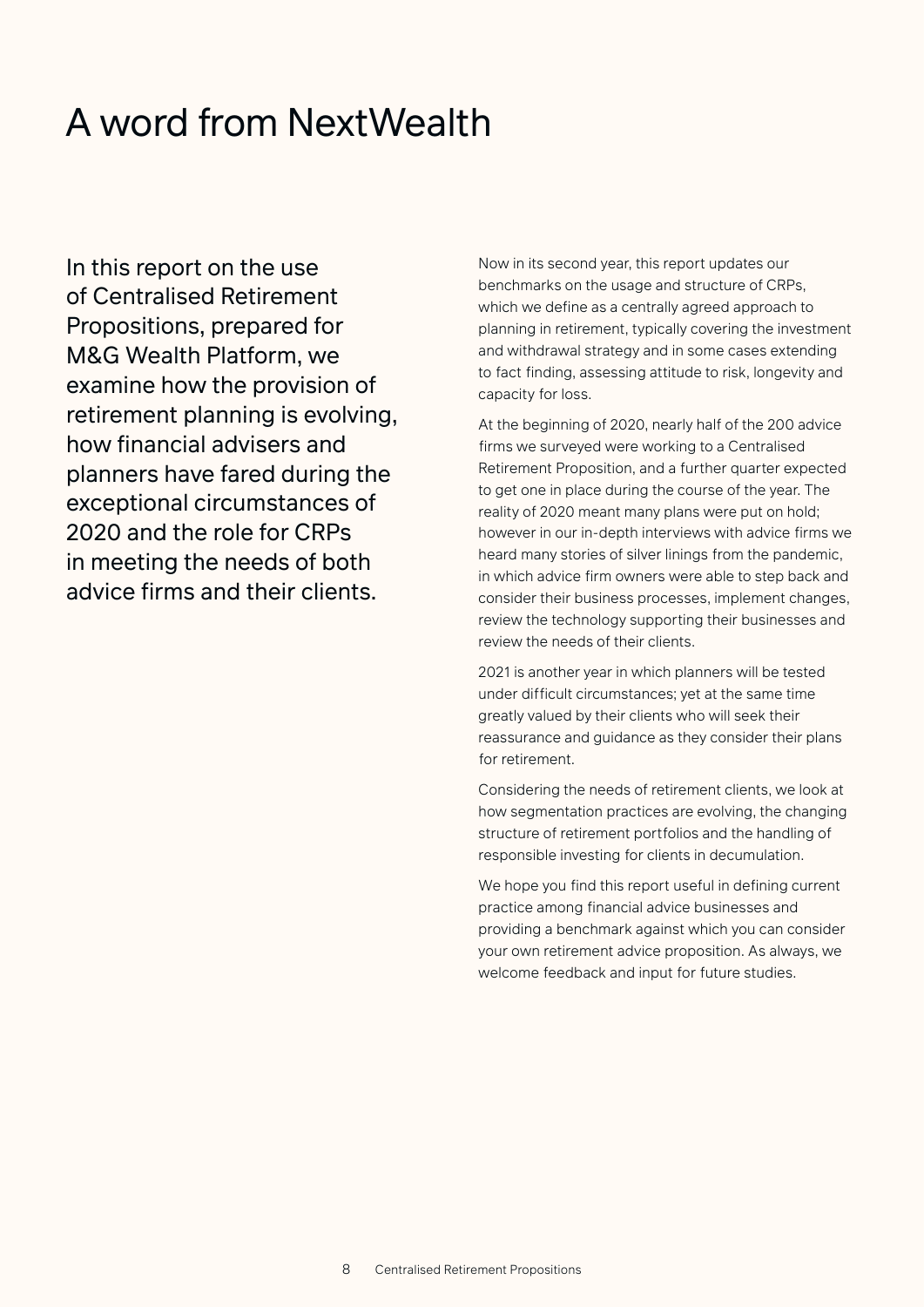## <span id="page-8-0"></span>Methodology

The report findings are based on quantitative and qualitative inputs:

- Online quantitative survey of 200 financial advisers conducted between 10 December and 18 December 2020
- **•** In-depth qualitative interviews with ten financial advisers, conducted between 1 and 15 December 2020

The profile of respondents is presented below:

Figure 1: Registered individuals providing advice

8% 14% and 14% and 14% and 14% and 14% and 14% and 14% and 14% and 14% and 14% and 14% and 14% and 14% and 14%

within firm

5%

On average,

62% of adviser assets are for clients receiving retirement advice

(2020: 60%)



Source: "What is the status of your firm?"

#### Figure 3: Level of assets per firm Figure 4: Clients classified by lifestage, average



Source: "What percentage of your clients would you classify as...?"

firm have?" Base: All advisers, n=200



Source: "What level of assets are currently held under your firm's advice?"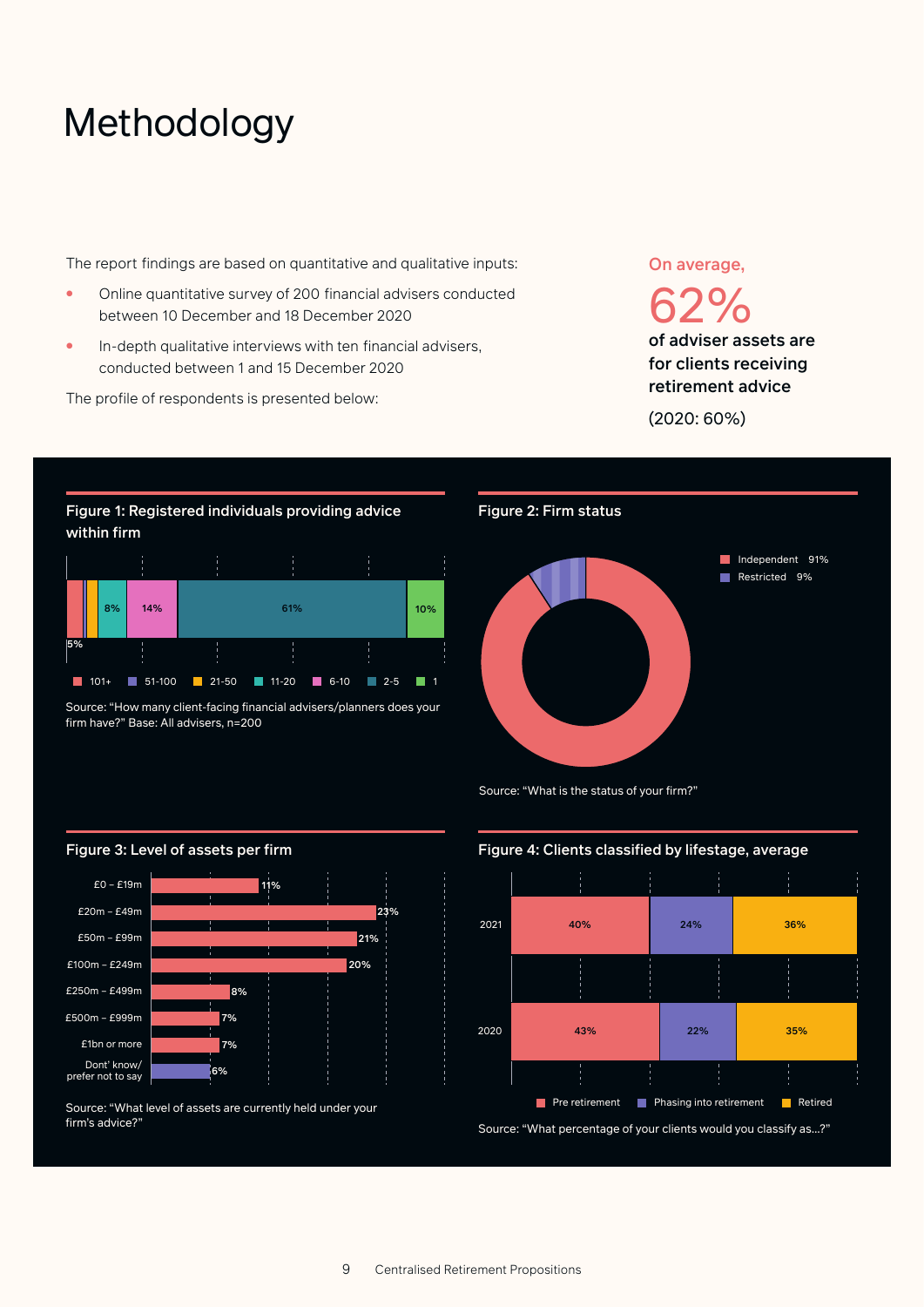## <span id="page-9-0"></span> 1 CRP benchmarks

At the beginning of 2020, nearly half of financial advice firms reported working to a Centralised Retirement Proposition, and nearly a quarter planned to get one in place during the course of the year. As with many plans last year, the pandemic threw a spanner in the works, and our new survey reveals that just 6% of firms followed through on their intentions to introduce a formalised process for delivering retirement advice.

A fifth of firms tell us they now intend to introduce a CRP during 2021, and if that comes to fruition that would take the total proportion of firms with a CRP to 70%, which was predicted for the end of 2020 in last year's study.

Financial advisers at larger firms are more likely to have a CRP in place. Figure 5 shows that 54% of advisers at firms with more than five client-facing financial advisers have a CRP in place compared to 40% of sole traders.



|                                           | 2021 | 2020 |
|-------------------------------------------|------|------|
| In place for 12 months or more            | 44%  | 43%  |
| Introduced in the past 12 months          | 6%   | 5%   |
| Intend to introduce in the next 12 months | 20%  | 23%  |
| No plans to introduce                     | 31%  | 28%  |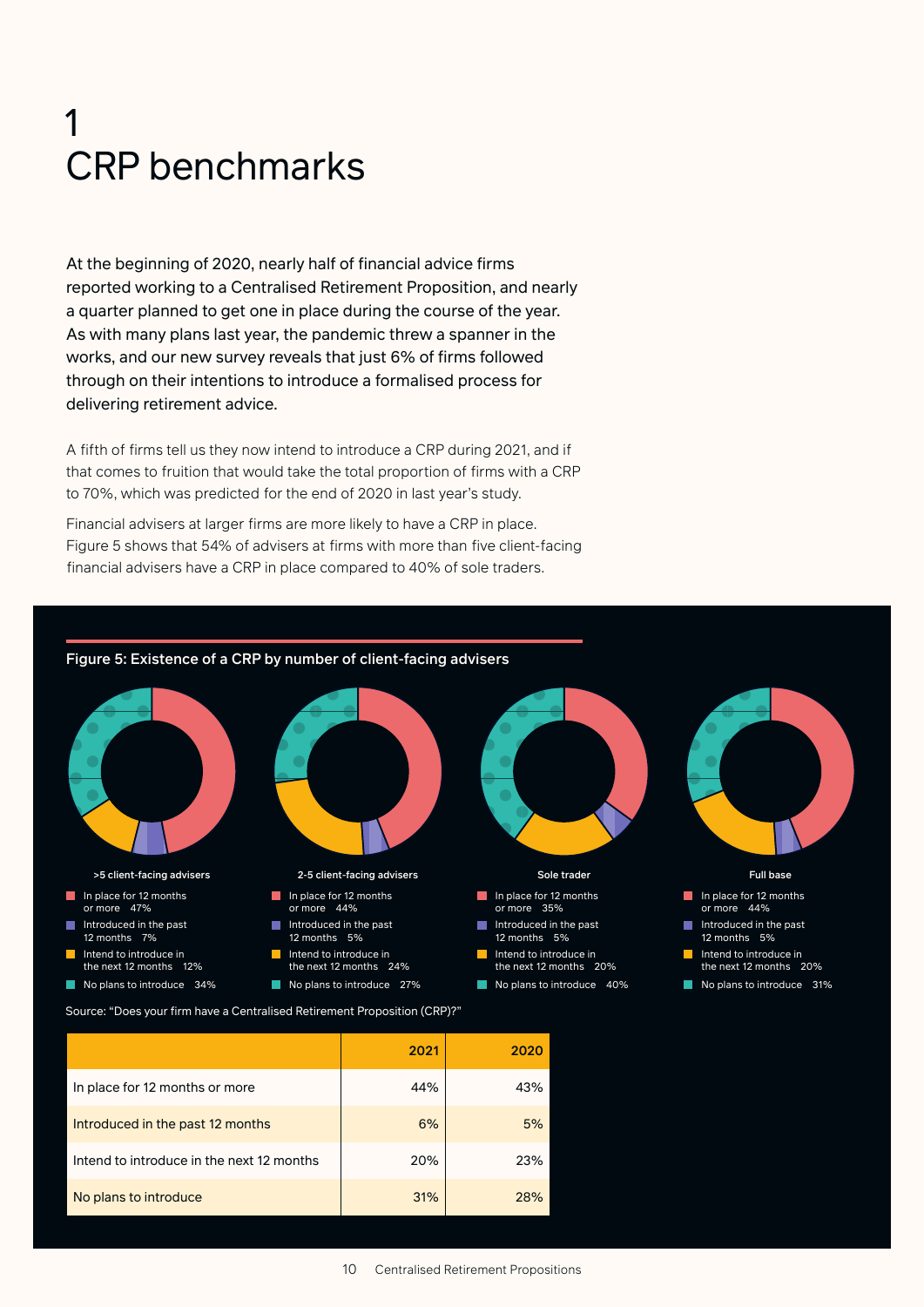## <span id="page-10-0"></span> $\overline{\mathcal{L}}$ The impact of Covid-19

## 2.1 Impact of Covid-19 on the introduction of CRPs

For this report we followed up with an advice firm we interviewed a year ago; at the time they had planned to roll out a CRP during 2020. They told us "Covid did get in the way" of their plans, and instead they concentrated on one element of the CRP by introducing a standardised approach to the cash buffer.

For those firms who did introduce standardised processes, the pandemic itself was only an influencer in 12% of cases (those who agreed/strongly agreed), as shown in figure 6.



However, from a wider industry perspective, the director of a firm that provides outsourced paraplanning services to financial advice firms noted:

One outcome of Covid is people have become a lot more process-driven; a lot more focused on delivering things consistently. Maybe, irony of ironies, the financial planning outcomes are probably going to be better because of Covid. Because people are now having to think about the process, rather than just meandering down a path. II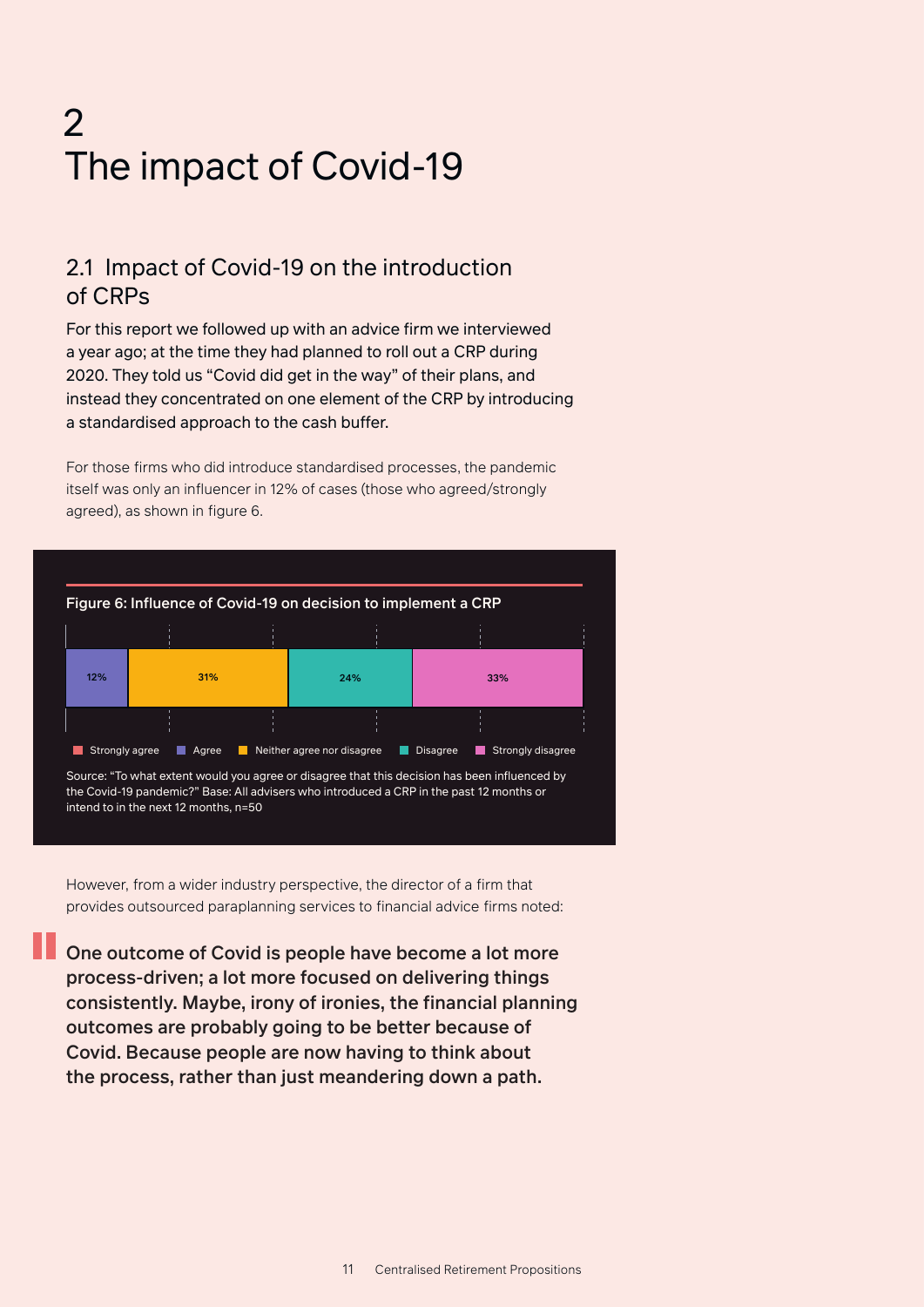## 2.2 Impact of Covid-19 on client retention

The pandemic undoubtedly impacted on new business pipelines, as advice firms shifted to servicing existing clients remotely and struggled in some instances to build new relationships without face-to-face meetings.

Figure 7 shows the impact of Covid-19 on the number of clients lost and gained in the past year.

However the picture is not entirely negative. 87% of advice firms have taken on some new clients. Just over a quarter of firms have seen clients leave, but in the most part no more than in a normal year.

### Figure 7: Client retention over the past year

Clients left since the start of Covid-19 pandemic



#### New clients since the start of Covid-19 pandemic



Source: "Have any of your clients left the business since the start of the Covid-19 pandemic (March 2020)?".

"Have you taken on new clients since the start of the Covid-19 pandemic (March 2020)?".

### Have firms with CRPs performed better than those without?

Those with a CRP in place are more likely to have said that they have gained more clients than usual in the past year (13%), compared to those without a CRP (4%).

On page 16 we examine the advantages that firms have experienced from having a CRP; primarily they are in benefiting the client and improving business efficiency, both of which would support client acquisition by increasing capacity and in helping advisers articulate a clear proposition to prospective clients.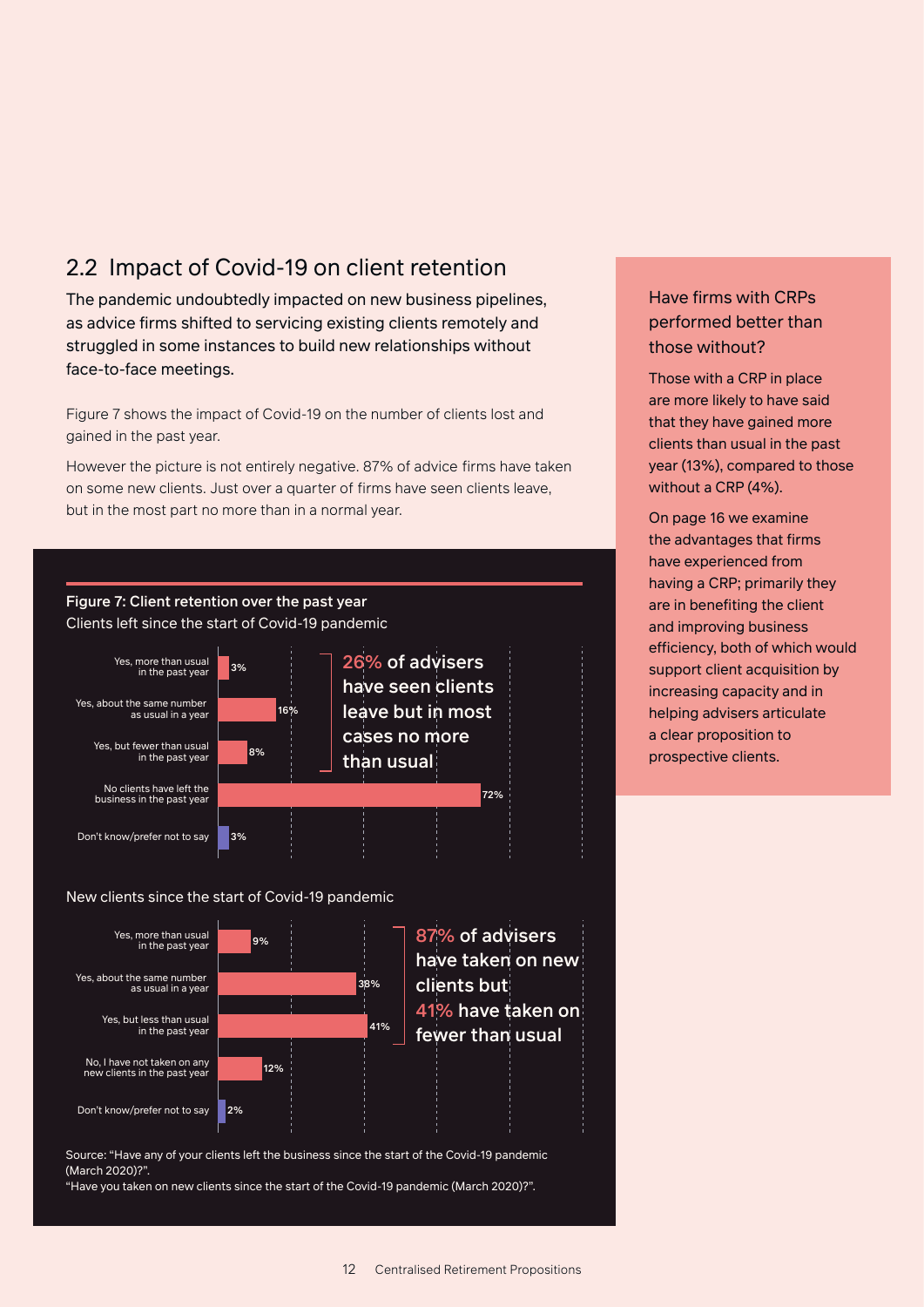## 2.3 Impact of Covid-19 on client behaviour

Many people faced unforeseen changes to their circumstances in 2020 as a result of the pandemic, through redundancies, health or family challenges. The value of financial planning was underlined in this difficult year, and advisers were able to support their clients with adjustments to their income requirements or by modelling various scenarios to help give peace of mind.

As we discuss in section 3.5, sequencing risk shifted in 2020 from a somewhat ethereal concept for many to a reality, and advisers were able to show how their strategy for portfolio construction helped buffer their clients against the impact of market volatility.

Several advisers told us the pandemic did not prompt any changes to the strategy for managing retired clients' assets, however it did serve to illustrate the reason for holding a cash buffer.

### The only change this year was that clients dipped into that cash buffer. It had always been the plan – it just kicked into effect.

Over the past year, nearly 40% of advisers have observed clients taking a decrease in withdrawal rates; the pandemic restrictions curtailed some clients' activities and they simply required less expenditure. In some cases at an annual or more frequent review of withdrawal strategy, advisers have discussed a lower level of sustainable withdrawals given the value of the portfolio.

II



Source: "What changes, if any, have you seen in client behaviour in the past 12 months?"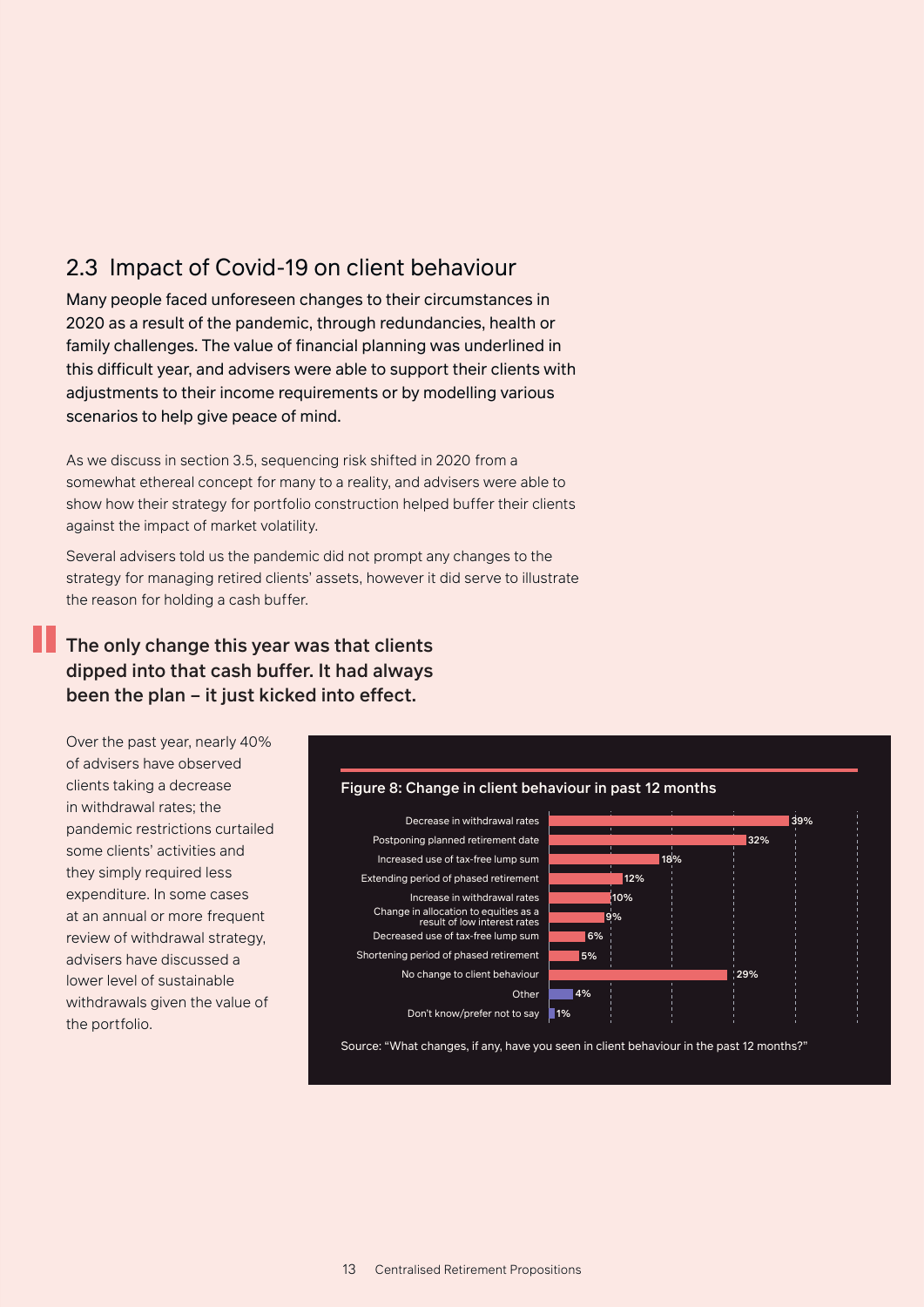## <span id="page-13-0"></span> 3 The practicalities of working to a CRP

## 3.1 Existence of a CRP in all but name?

From our in-depth interviews with advice firms, it appears some firms may have a partial or even full CRP in place without actually realising it. Advisers refer to elements of a centralised strategy or framework for delivering retirement advice:

So we call it an investment framework. So rather than saying, for this sort of client you recommend this, we simply map out a bunch of situations and a bunch of solutions, and balance the risk.  $\mathbf{\mathbf{I}}$  :

This year we've gone for a standardised approach to the cash buffer. Different advisers were having different conversations, and we realised we needed a matrix. 'If the client has this, then this is what we do.' Next year we plan to roll out a centralised withdrawal strategy, with a withdrawal policy statement that clients will sign.  $\mathbb I$ 

Firms may consider mapping out each element of the retirement planning process: the fact find; withdrawal strategy; cash flow modelling; longevity assessment; investment strategy; attitude to risk, and so on. To help identify any gaps where a more robust framework could enhance the client proposition as well as increase business efficiency and reduce regulatory risk.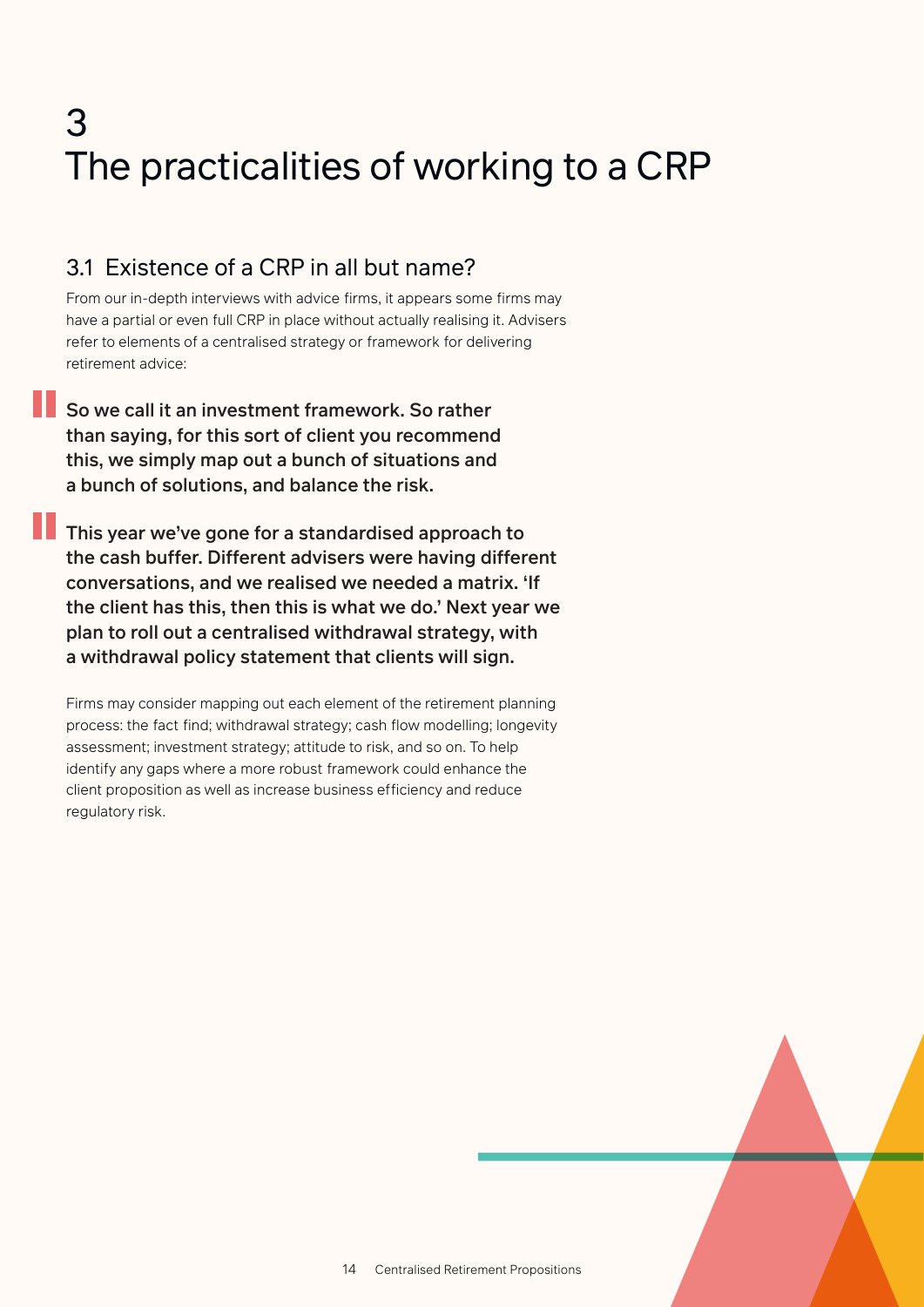## 3.2 CRPs and the desire to offer bespoke advice

Notwithstanding the obvious impact of 2020's momentous events, it appears the number of firms intending to introduce a CRP has plateaued. Last year 28% of respondents reported having no plans to introduce a CRP, and this year that figure has risen to 31%.

As we see in section 3.3, the principal reason for firms choosing not to go for a centralised retirement proposition is the perceived incompatibility between having a repeatable and robust process and their desire to provide bespoke, individual advice.

As one interviewee told us:

II

II

### I'm required to do research on every client individually. So a centralised proposition would actually fall outside of my remit. For me, it's bespoke research every time and to come up with the answer every time.

Another perspective on this issue was given by the director of an outsourced paraplanning firm, who advises his clients to work to a matrix of options. Such that the process is repeatable but it is near impossible for two clients to come out with exactly the same plan, given their unique position and needs.

He underlines the need for this approach as follows:

### All the FCA want is for advisers to be consistent. Show me your process. What they don't want to hear is "we're bespoke, it'll be individual", because that means potentially they're not treating every client the same.

Thus we may conclude that rather than a bespoke versus 'cookie-cutter' approach that may seem undesirable for some financial planners, the choice may be between presenting custom-made options from a matrix rather than an entirely unique, and perhaps less robust or repeatable, tailor-made solution.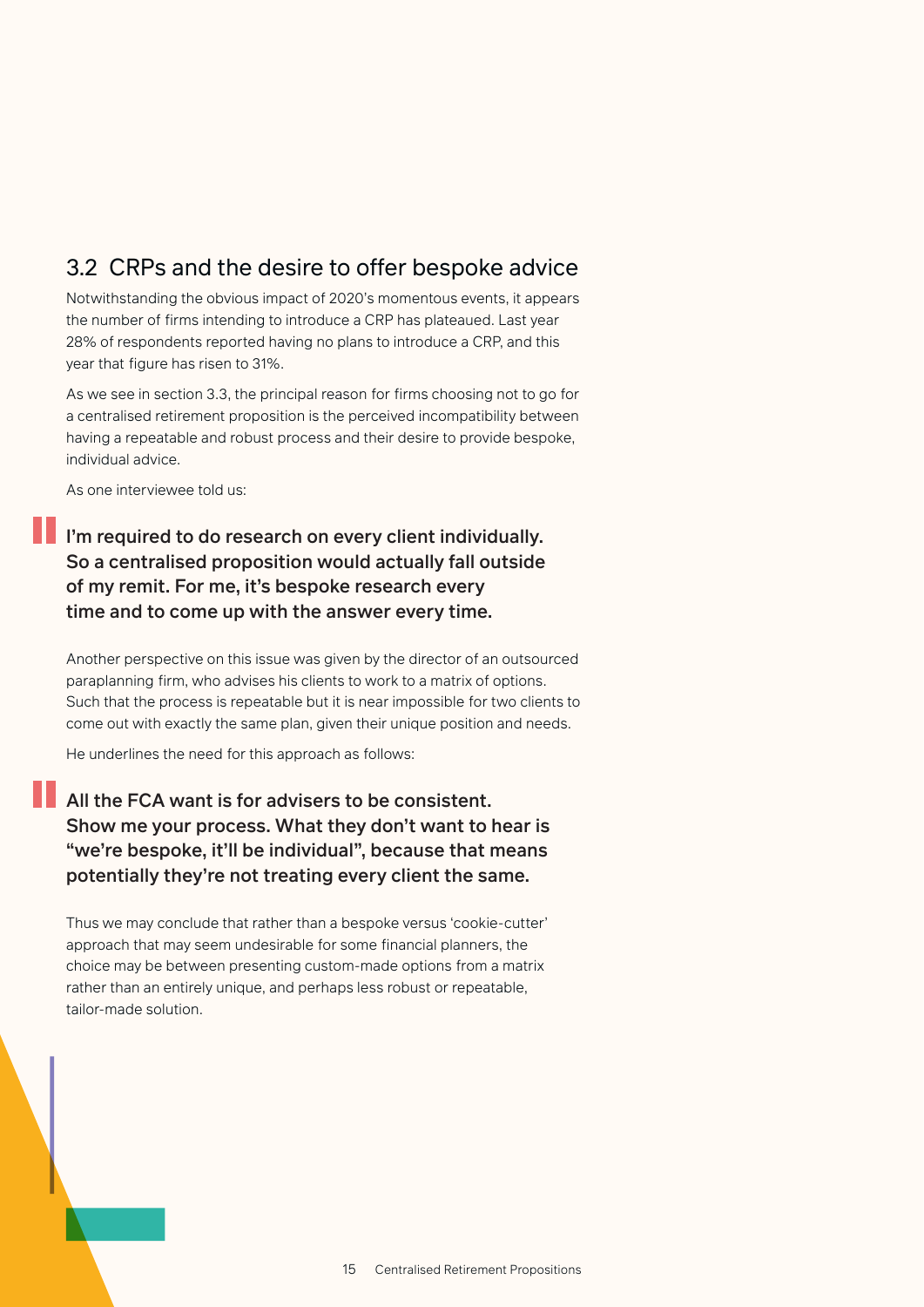## 3.3 CRP benefits and challenges

Advice firms currently or planning to work to a centralised retirement proposition are doing so in order to benefit the client in terms of the service and outcomes they receive. As well as to improve the smooth running of the business.

Figure 9 shows the greatest benefits that survey respondents recognise, the most common reason this year, as last, being benefit to the client.

A new benefit cited this year is business process improvement; specifically considering the role of the CRP as part of systematically reviewing the firm's processes and targeting areas for improvement. Given the extensive time and resource pressures under which many advice firms are operating, we think business process improvement is a key area for focus in the running of successful advice firms.



Source: "In your opinion, which one of the following is the greatest benefit to an advice business from having a CRP in place?" Base: All advisers whose firm has a CRP in place or intend to introduce, n= 139

Key challenges to implementing a CRP

Of the firms with a CRP currently in place:

43% did not encounter any particular challenges to rolling it out across the business;

## Of the 22%

of firms who did encounter some difficulty in the initial set up and implementation, specifically:

12% found it challenging to make the CRP flexible enough to work for all clients, suggesting that firms may benefit from additional guidance in creating a CRP framework that encompasses the majority of the planning options;

10% cited initial set-up and research challenges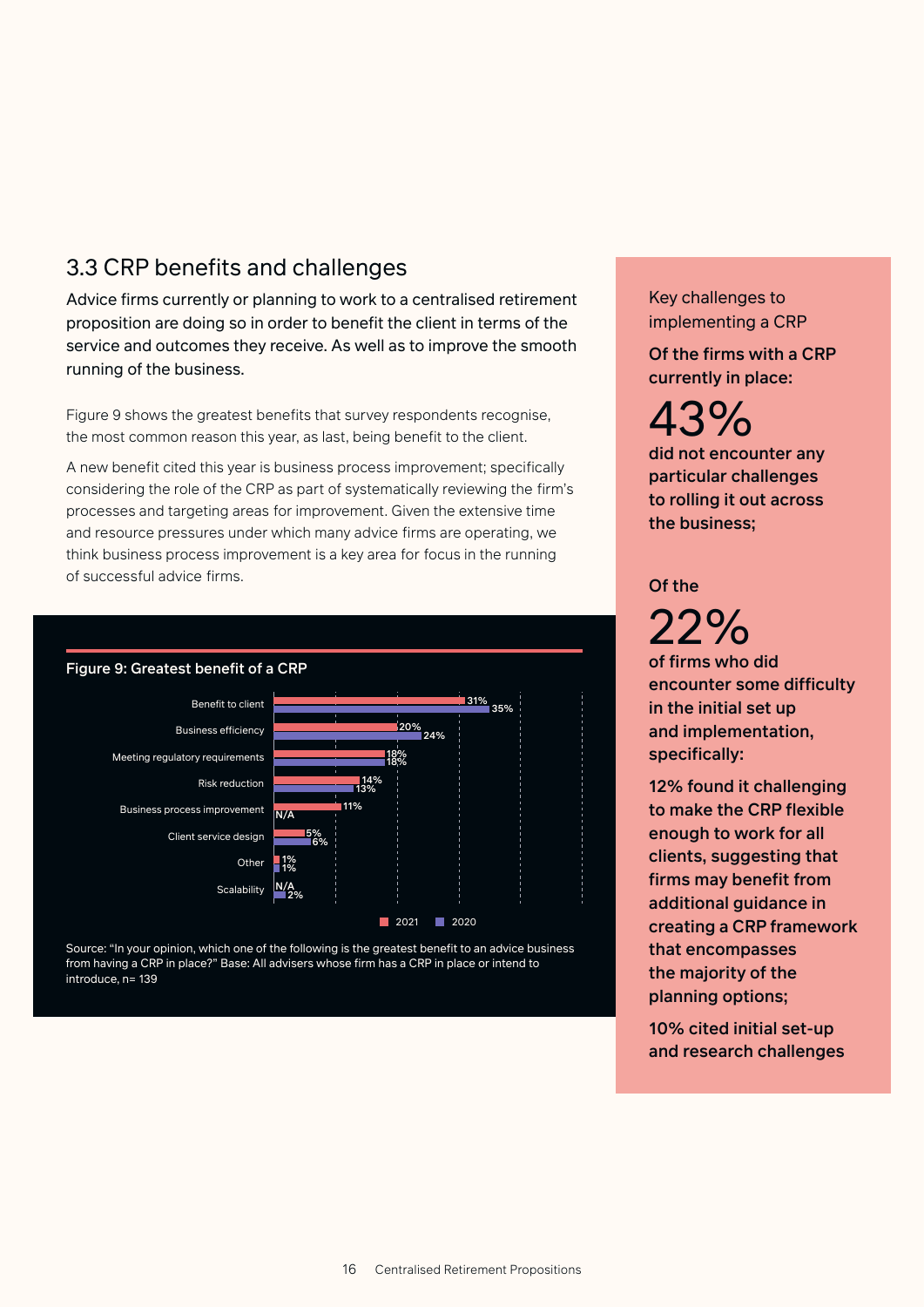As discussed in more depth in section 3.2, not all businesses are sold on the idea of a centralised process. The primary concern, cited by 79% of firms who do not currently have a CRP in place, or any plans to create one, is that a CRP would override their ability to deliver tailored, individual advice to each client.

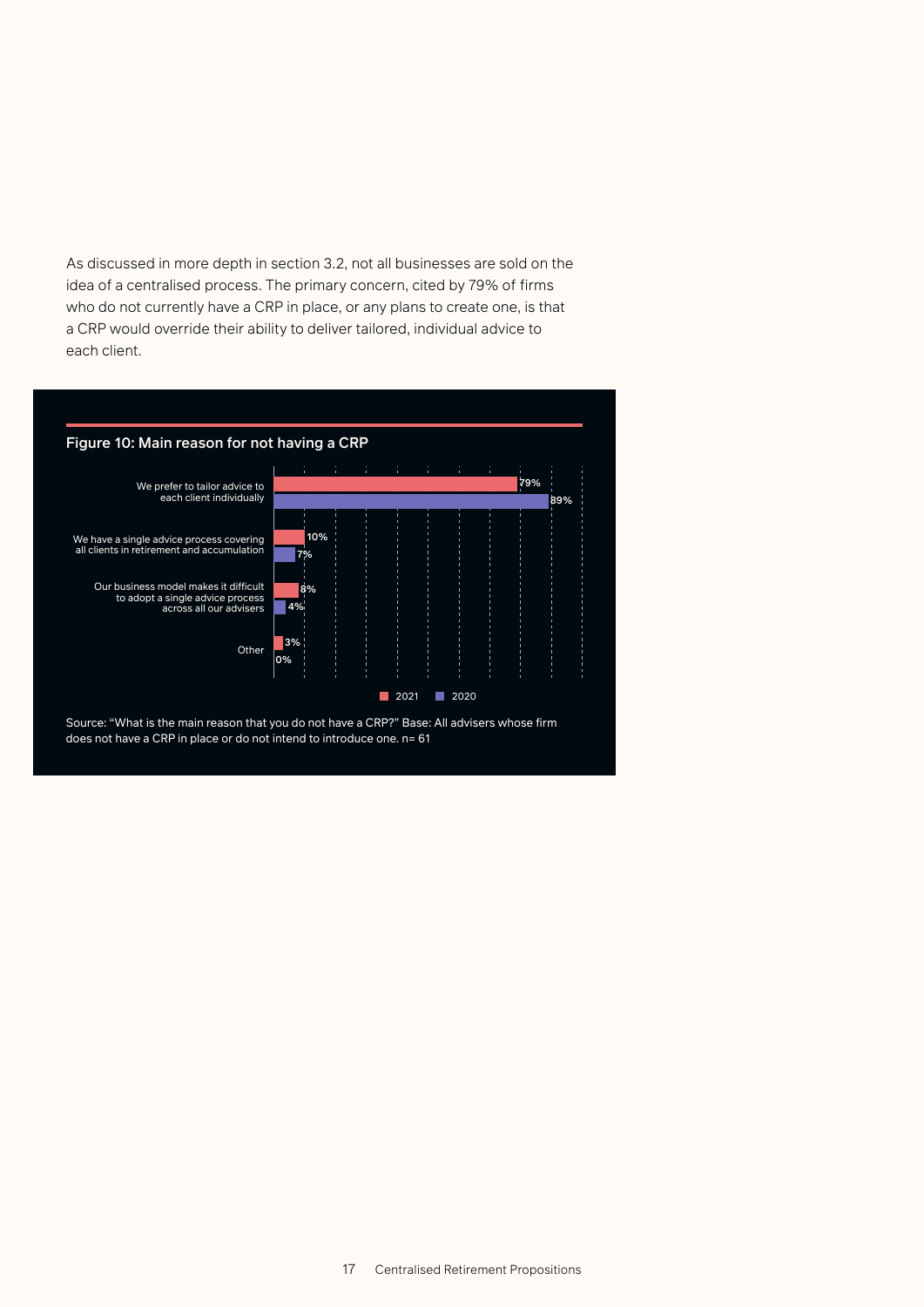## 3.4 Scope of the CRP

For those firms that have a CRP in place, this is a framework for delivering a retirement proposition guiding the majority of their work rather than a strict 'one way only' practice. Just 15% of respondents report that they never go outside its scope, compared with a fifth of advisers last year.

Close to 30% say they look at bespoke solutions for clients at least once a month, and another 30% go outside the CRP a couple of times a year.



Source: "How frequently do you go outside your firm's CRP and look at bespoke solutions for your clients?" Base: All advisers whose firm has a CRP. n= 99

In our in-depth interviews, planners told us:

> We were doing it, but it wasn't as robust as it should have been. 15 advisers – all ticking the boxes but doing it in a slightly different way. During the last 18 months we collectively decided on our proposition. It's a formal and robust process. If an adviser wants to go outside then it needs compliance sign-off. The CRP introduction was led by compliance but with ongoing collective input.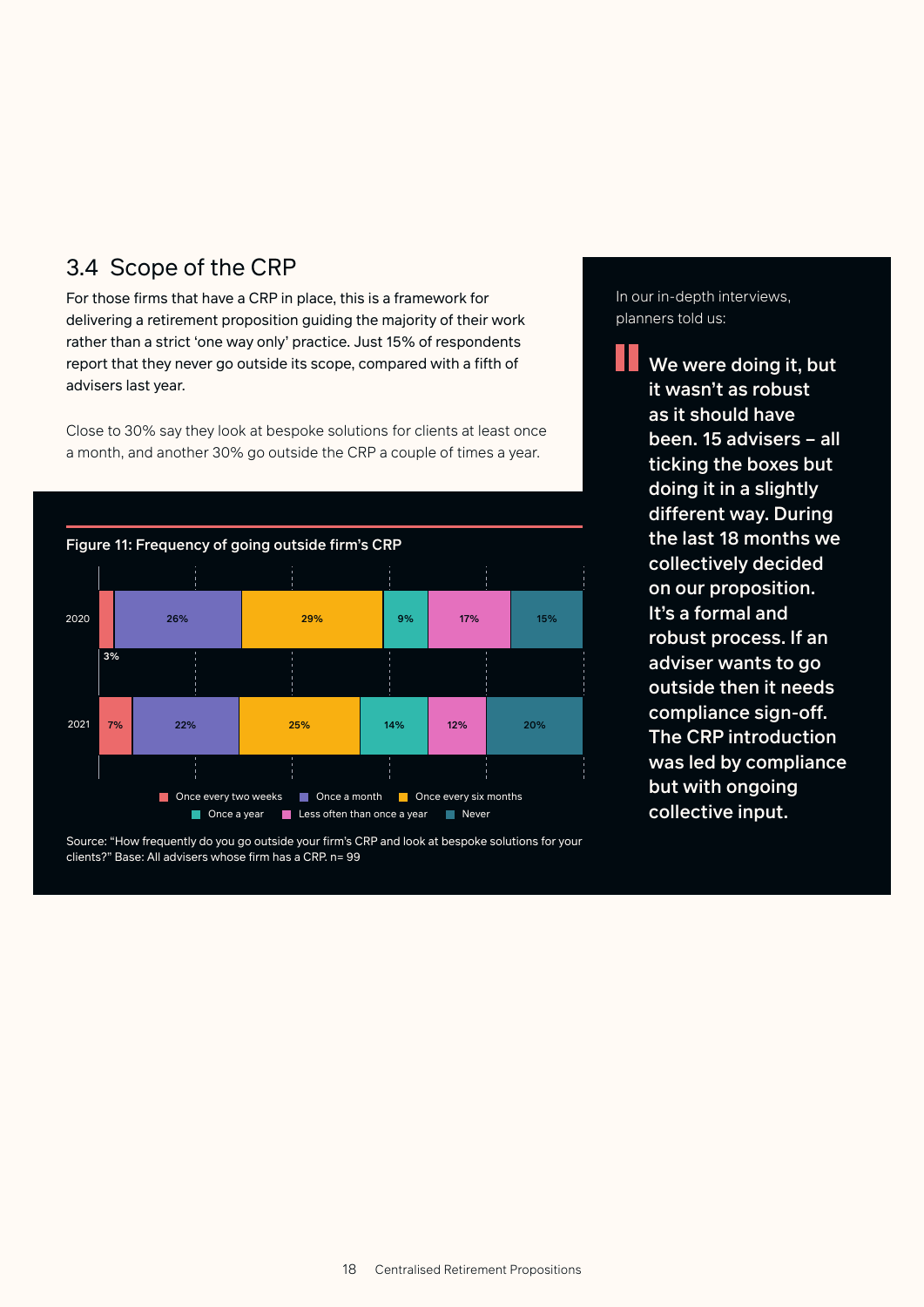The third and fourth most common reasons for working to a centralised retirement proposition (after the benefit to clients and supporting business efficiency) are regulatory compliance and risk reduction. Therefore it makes sense to have a consistent process in place and to monitor any other activity.

This is particularly true for larger firms. 50% of firms with more than ten financial advisers say the CRP is a requirement, and anyone wishing to go outside its scope must present a reason to do so, compared to around a third for smaller firms with two or more advisers.



Source: "To what degree are all planners within your firm required to use the CRP?" Base: All advisers whose firm has a CRP. n= 99

So stuff that we've got high conviction on, we've done lots of due diligence, and we've got high conviction that the solution is good, we'll make it really easy for advisers to recommend. If there's something that we've got low conviction on, or it's really risky, we're going to make them do a hell of a lot of work to justify it. I will say to them, it's not my job to tell you what to do. It's my job to show you where the risks are and ask you that you evidence that you've thought through and justified why it's right.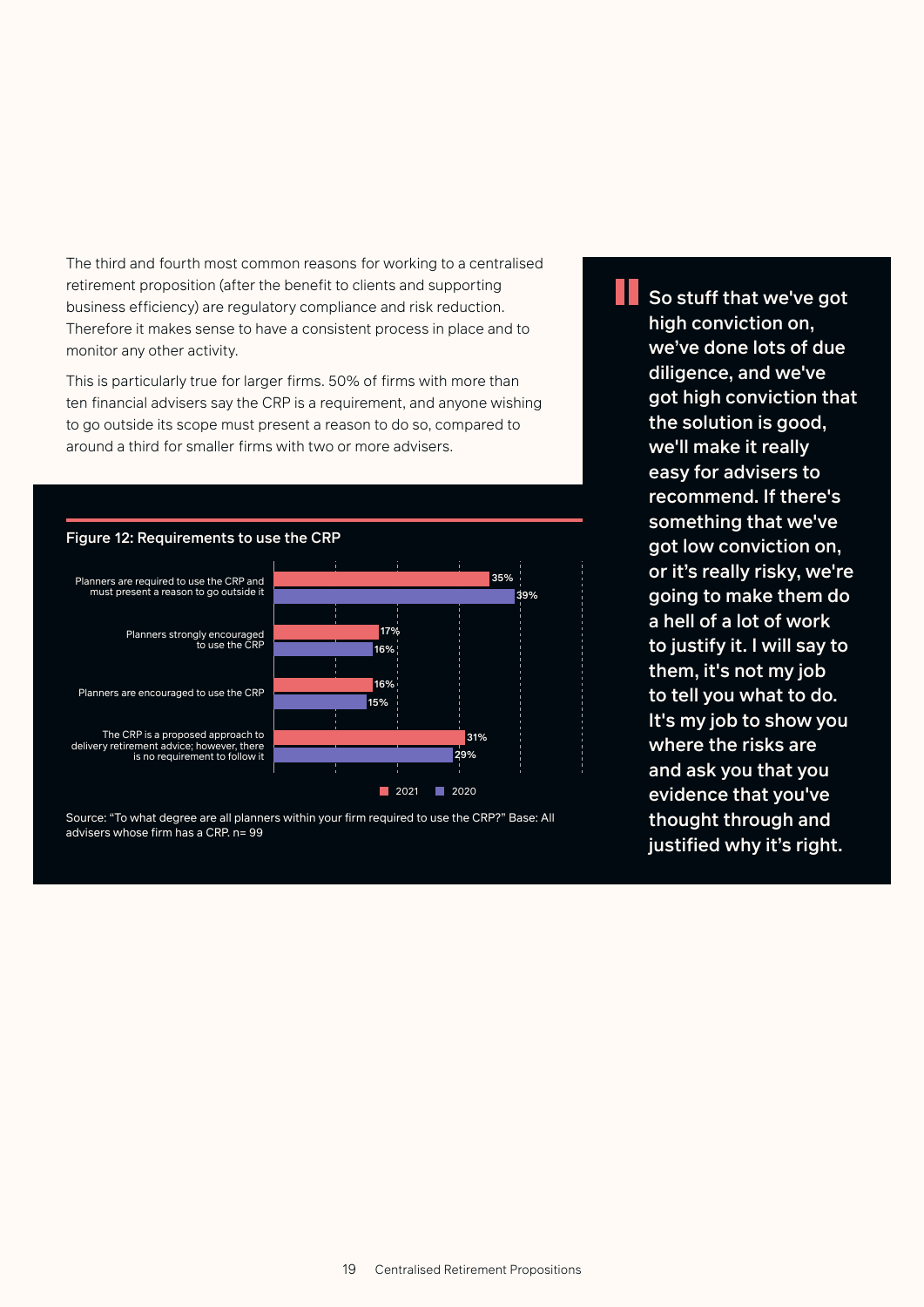## 3.5 Elements of the CRP

One of our interviewees expressed the difference between the CRP and CIP as Yin and Yang:

They are completely different animals. The CIP is about your investment philosophy, the actual investments that you're going to put to different types of people. You're saying to a client, if you come to us, this is what you're going to get.  $\mathbb I$ 

In decumulation, it's about taking money out of a portfolio, whilst also thinking of the myriad of other things that you need to think about that you don't think while you're accumulating, so longevity, income, life stages, and the list goes on. You've then got the fact finding of really getting depth on where the client's going in life, how they see their retirement mapping out, their health, longevity, trying to get some real understanding of a client's background of family and health, and then moving into the risks, then moving into the planning of how that money is going to be taken from an investment. The retirement income is all about making sure the whole financial planning gambit, including inheritance tax, wealth, protection, income, sustainability, is taken into consideration. So the CRP is very much about a framework to sitting down with an individual and going, 'there's so many different tentacles to this and so many different approaches and so many things to think about'.

So beyond investment strategy, the CRP is concerned with many elements: the fact find; withdrawal strategy; cash flow modelling; longevity assessment; attitude to risk, and so on, and often incorporates the use of particular tools.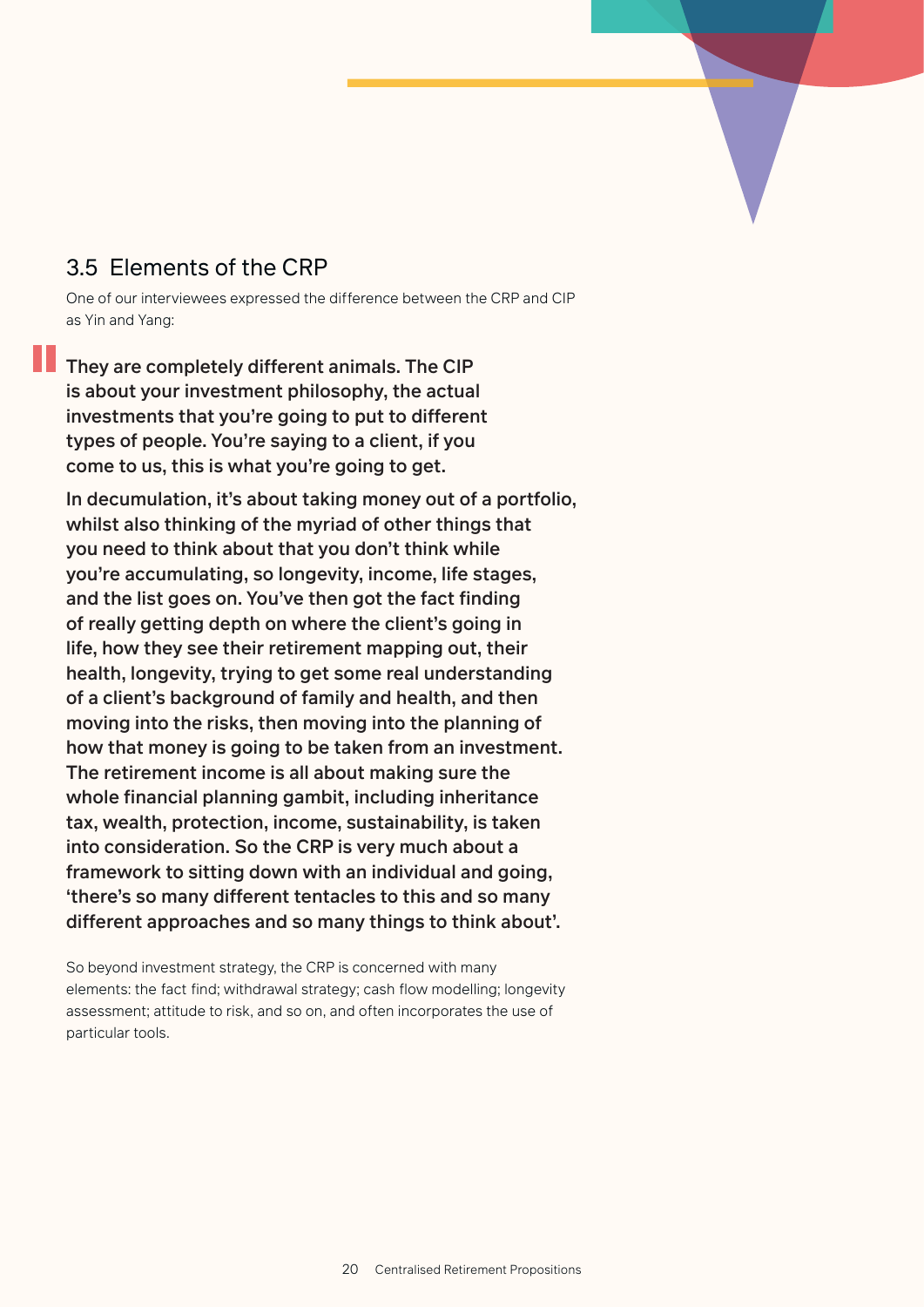Figure 13 shows the tools that firms are using with their retirement clients, and whether or not those tools are included in a centrally-agreed approach to delivering retirement advice.

Last year, the most common tool to feature in a CRP was a specific risk assessment for retirement clients. This year, cash flow modelling has overtaken and has now been adopted by 78% of advisers as part of their retirement service, though only formally part of the CRP for 54% of firms.

New cash flow modelling tools are also the most likely to have been brought in by advice firms within the past year, as illustrated in figure 14.



Figure 14: Tools adopted by advice firms in the past year

Cash flow modelling to estimate a client's income needs year on year Specific attitude to risk (ATR) questionnaire for retirement clients

Tool to access capacity for loss Scenario analysis (eg using stochastic or other models) to assess possible outcomes based on different market conditions Use of ONS data to assess life expectancy

Tax optimisation tools

Underwriting service to assess client's life expectancy Hereditary modelling (using parent or relative's age of death)

22% 16% 10% 8% 6% 5% 2% 1%

Source: "And for each tool that you use, please indicate which of these have been adopted in the past year."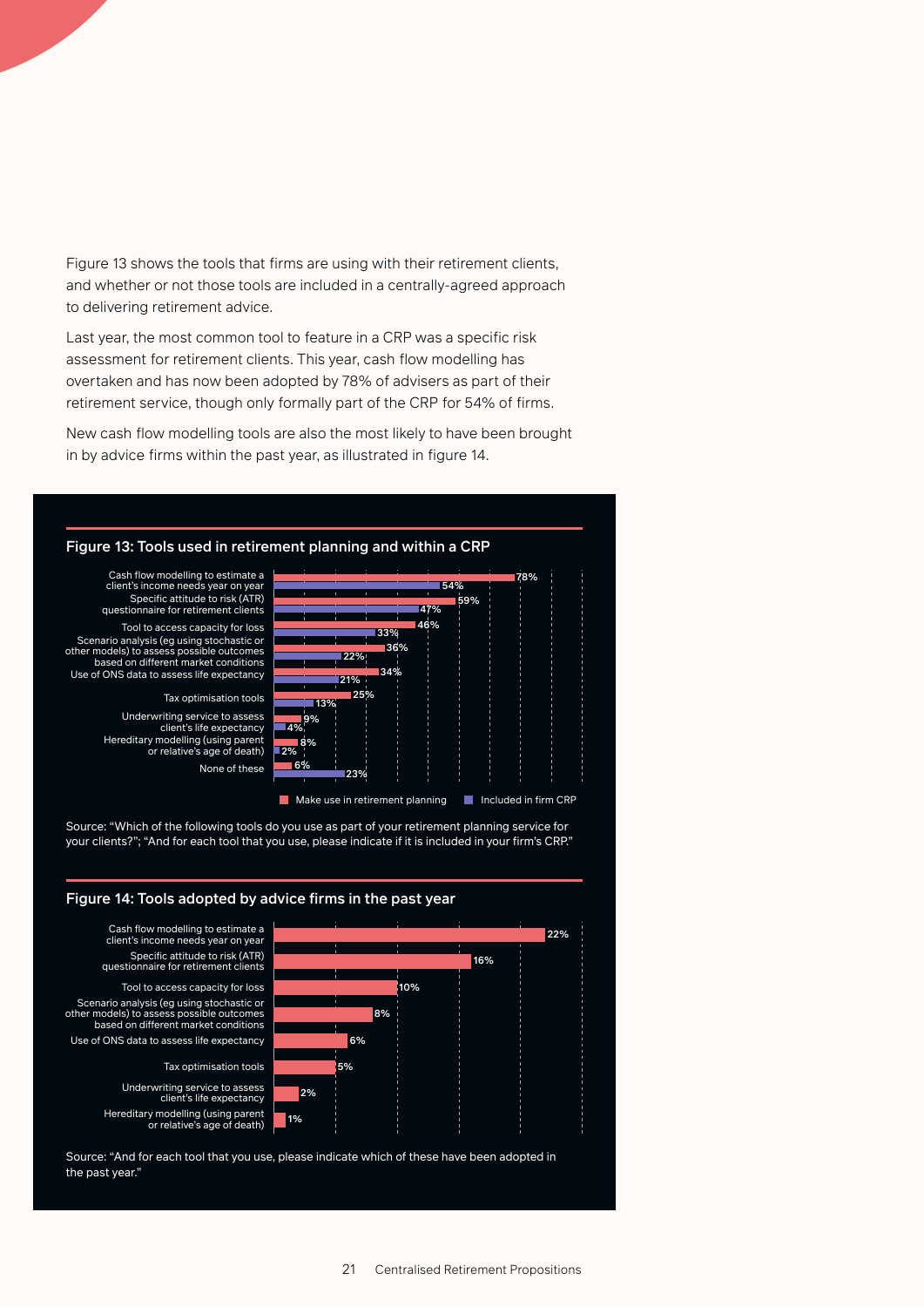#### Withdrawal strategy

Withdrawal strategy is a backbone of the retirement proposition. Over threequarters of respondents include an approach to assessing the sustainability of withdrawals as part of the CRP.

One interviewee's firm will this year roll out a centralised withdrawal strategy, as a core element of the CRP, "with a withdrawal policy statement that clients will sign". This strategy is supported by the use of Timeline. The adviser continued: "clients who are paranoid about running out of money – we can really add some value there."

For many firms we interviewed, 2020 was the year that sequencing risk went from a concept to a reality, and the strategy was tested, and in most instances proven, by the ability to ride out market volatility. As one interviewee explained:

In March this year we spoke to clients in our CRP – 'you know those premium bonds and the cash we recommended you hold that you were whingeing about six months ago – now is the time to run that money down'. We told them that because of volatility they don't want to be selling down the portfolio at that point. II

This year's data show some flexibility in the approach to client withdrawals used by advice firms, with a decrease in those adopting a consistent method of handling sequencing risk, but an increase in the use of guardrails to support a flexible withdrawal approach.



Source: "Does your firm's CRP include a consistent strategy on client withdrawals in any of the following areas?" Base: All advisers whose firm has a CRP. n= 99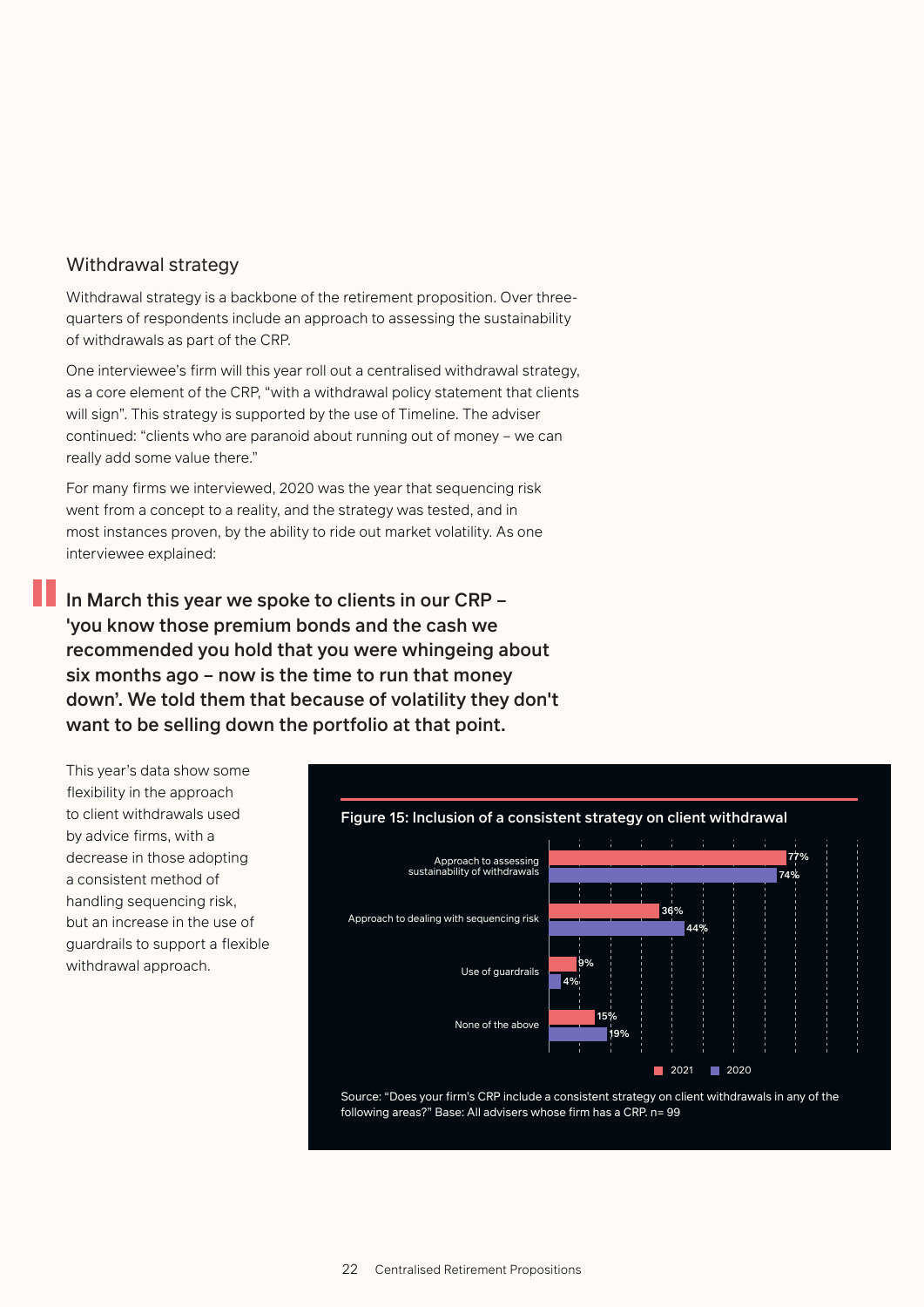The greatest proportion of firms, 42%, are using a fixed rate to calculate sustainable withdrawals, such as the 4% rule. In our research elsewhere we have seen this figure decline over recent years. Meanwhile the uptake of more sophisticated tools for defining withdrawal strategies is increasing.



determine a sustainable withdrawal rate?"

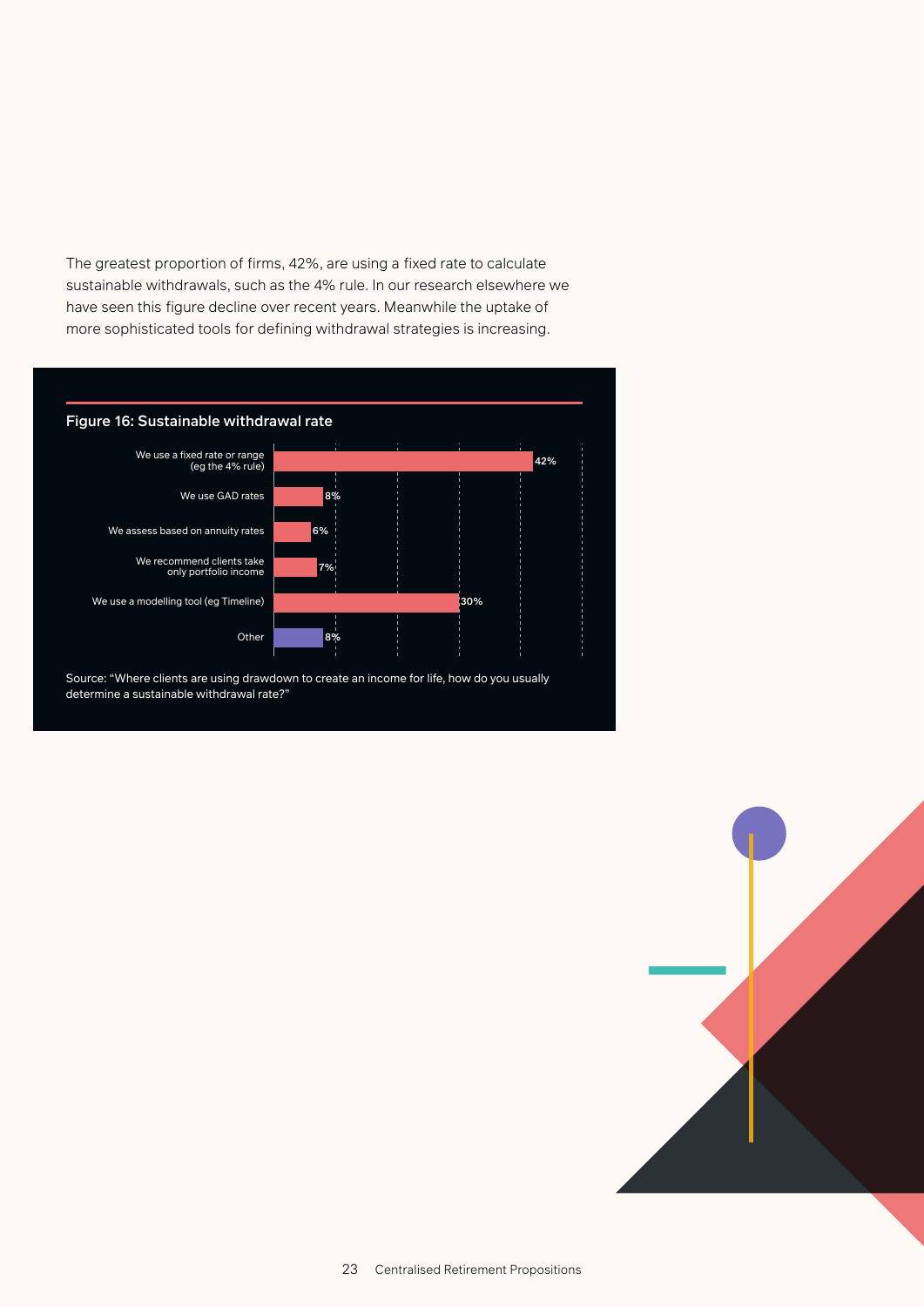#### Investment choice and approach

While last year, 70% of advisers said they would recommend a different set of fund choices to clients in retirement, that has decreased to 58% in our most recent survey. In the past, advisers told us that the change could be as simple as moving a client into the income equivalent of a fund or portfolio. That has become less relevant as dividends have been cut and interest rates remain low.

The continued popularity of the total return approach to investing for clients in retirement is another reason for this shift. Portfolios for retirees using the total return approach won't necessarily need a new set of fund choices for retirement as the needs won't be different. We are also much more aware of the need to invest for growth in retirement portfolios.

Advisers may need to tweak a portfolio to adapt to the new strategy rather than a wholesale change.

#### Figure 17: Inclusion of a specific set of fund choices/ portfolios for retirement clients



Source: "Does your firm's CRP include a specific set of fund choices/ portfolios for retirement clients?" Base: All advisers whose firm has a CRP. n= 99

### In 2020, 70% included a specific set of fund choices/ portfolios for retirement clients

#### Figure 18: Recommendation of platforms and/ or providers for drawdown compared to those in accumulation



Source: "Does your firm's CRP recommend the use of different platforms and/or providers for drawdown than those used for clients' accumulating wealth?" Base: All advisers whose firm has a CRP. n= 99

In 2020, 75% did not recommend a different platform and/or providers for drawdown compared to those in accumulation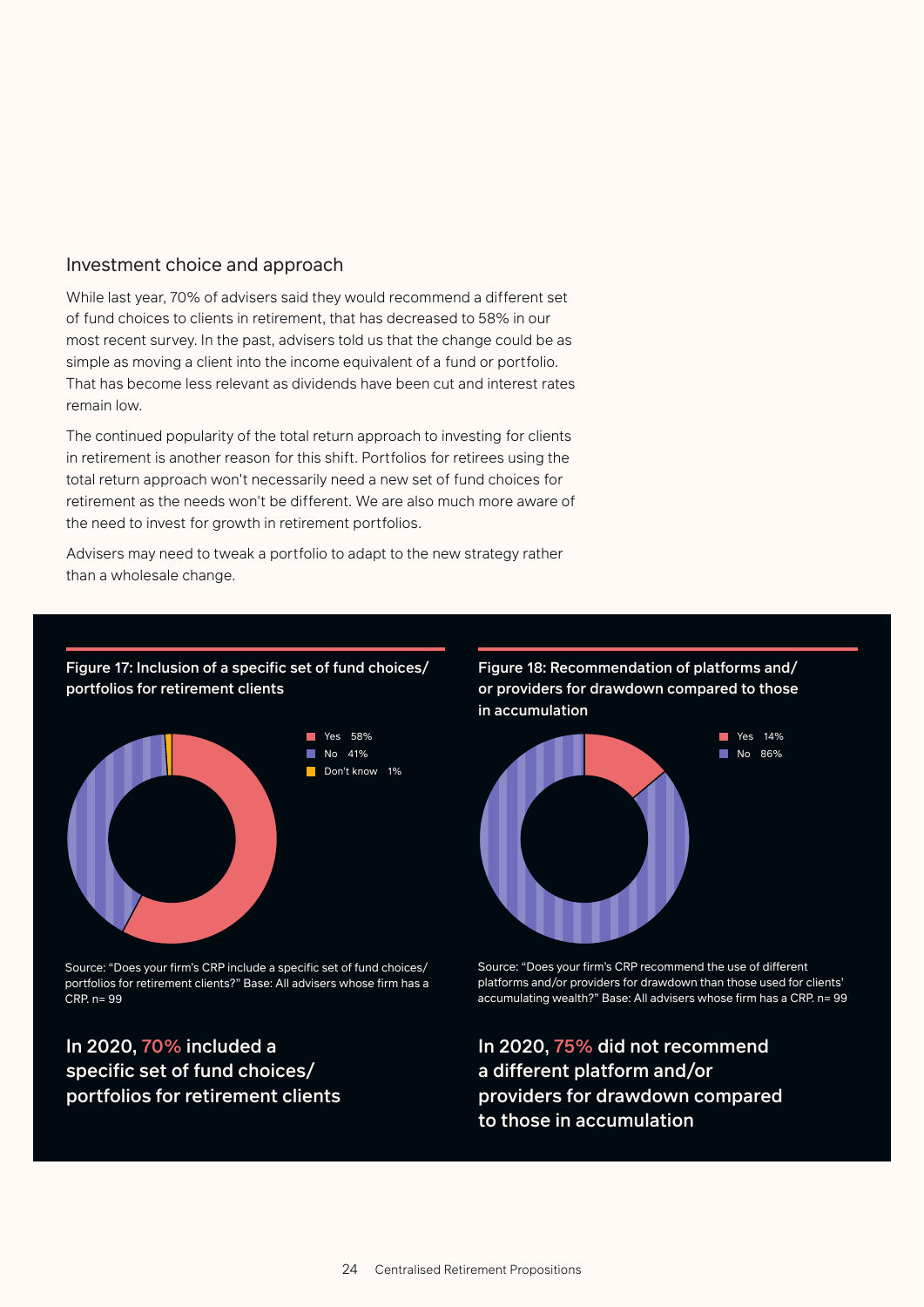## <span id="page-24-0"></span> 4 Retirement portfolios

## 4.1 Investment portfolio structure

The total return approach to investing for clients taking retirement income continues to be the most widely used approach. Low rates and dividend cuts have continued to erode the appeal of the income driven approach.

Comparing results year on year, the bucket approach gained most ground with 41% of financial advisers saying they always or mostly use this approach with retirement clients, compared with 34% last year. Firms with a CRP in place are also more likely than average to use the bucket approach. 28% of advisers in firms with no CRP 'always' or 'mostly' use the bucket approach compared to 48% of those that do have a CRP in place. The bucket approach typically means that the client's portfolio is divided between three portfolios, typically cash, intermediate and growth assets.



Source: "When creating portfolios for clients taking retirement income, how does your firm tend to structure investment portfolios?"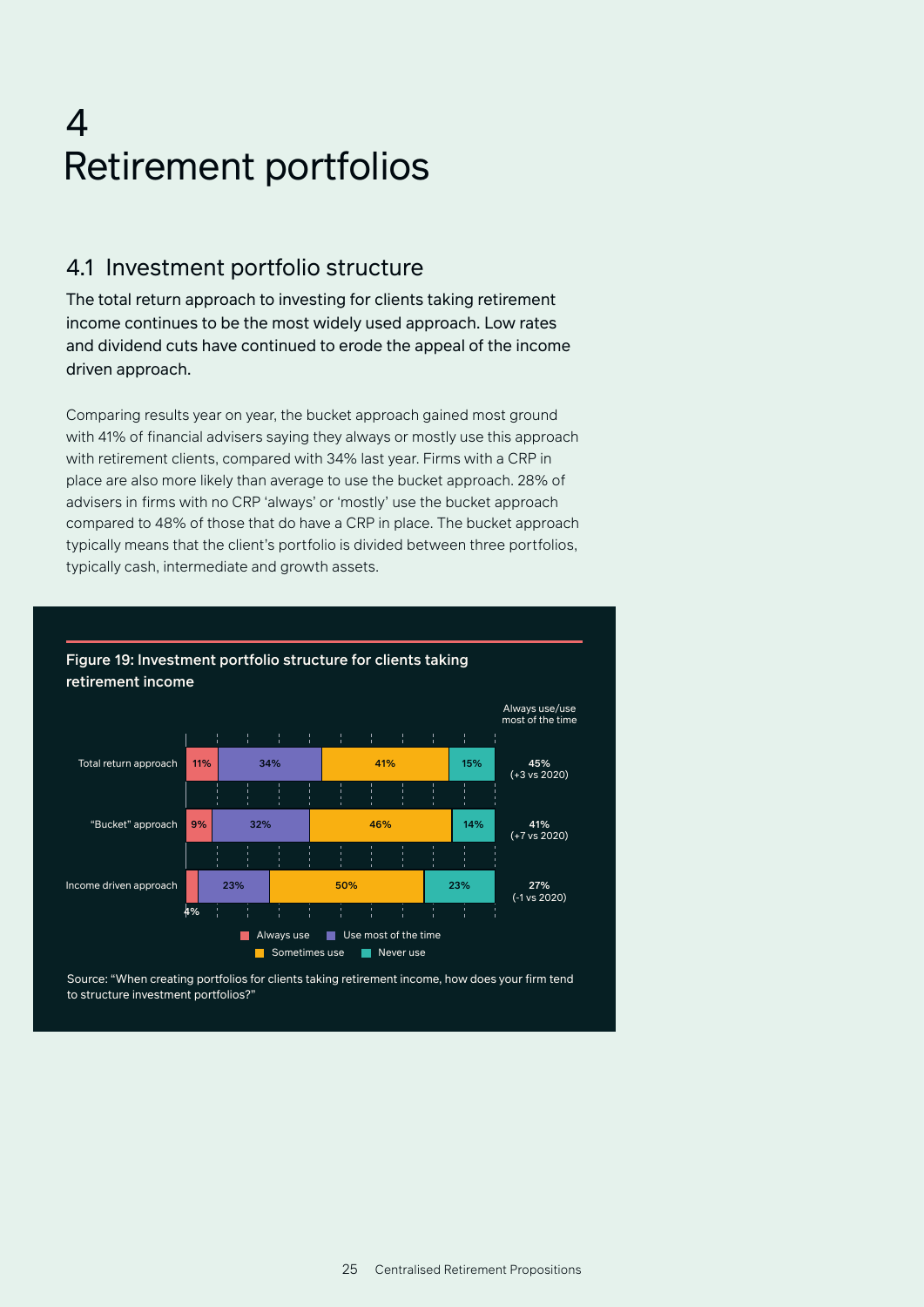## 4.2 Responsible investing

Responsible investing, which in this survey encompasses ESG, impact, ethical and sustainable investing, has been a focus for financial advisers as consumer interest and product availability have both increased in recent years. Despite the intense industry and media focus, advisers say it's only introduced by clients in an average of 14% of conversations.

As the UK leaves the European Union the much-anticipated MiFID II rules that would have required advisers to consider a client's interest in sustainability as part of a product recommendation have been shelved. We understand from our conversations with the regulator that ESG and responsible investing is still high on the agenda.

Considering responsible investing for clients has created an additional requirement in retirement planning and should be considered as part of your centralised strategies pre and post retirement.

Despite the lack of a clear regulatory requirement, most advisers say they cover responsible investing in the client fact find pre and post retirement.

## Figure 20: Responsible investing in client conversations 1–10% 11–20% 21–30% 31–40% 41–50% 51–60% 61–70% 71–80% 81–90% 91–100% 1% 1% 1% 3% 0% 3% 3% On average, responsible investing is raised in 14% of retirement client conversations 5% 12% 73%

Source: "In what percentage of your retirement client conversations does the client raise the question of responsible investing (by responsible investing we mean ESG, impact, ethical and sustainable investing)?"

#### [NextWealth's ESG Tracker](https://www.nextwealth.co.uk/esg-tracking-2020/)

[Study](https://www.nextwealth.co.uk/esg-tracking-2020/), kindly supported by M&G, found that this typically falls under the ethical heading and is in most cases cursory.

#### Figure 21: Responsible investing within the fact find for retirement clients



Don't know/prefer not to say 5%

Source: "Do you cover responsible investing within the client fact find for retirement clients?"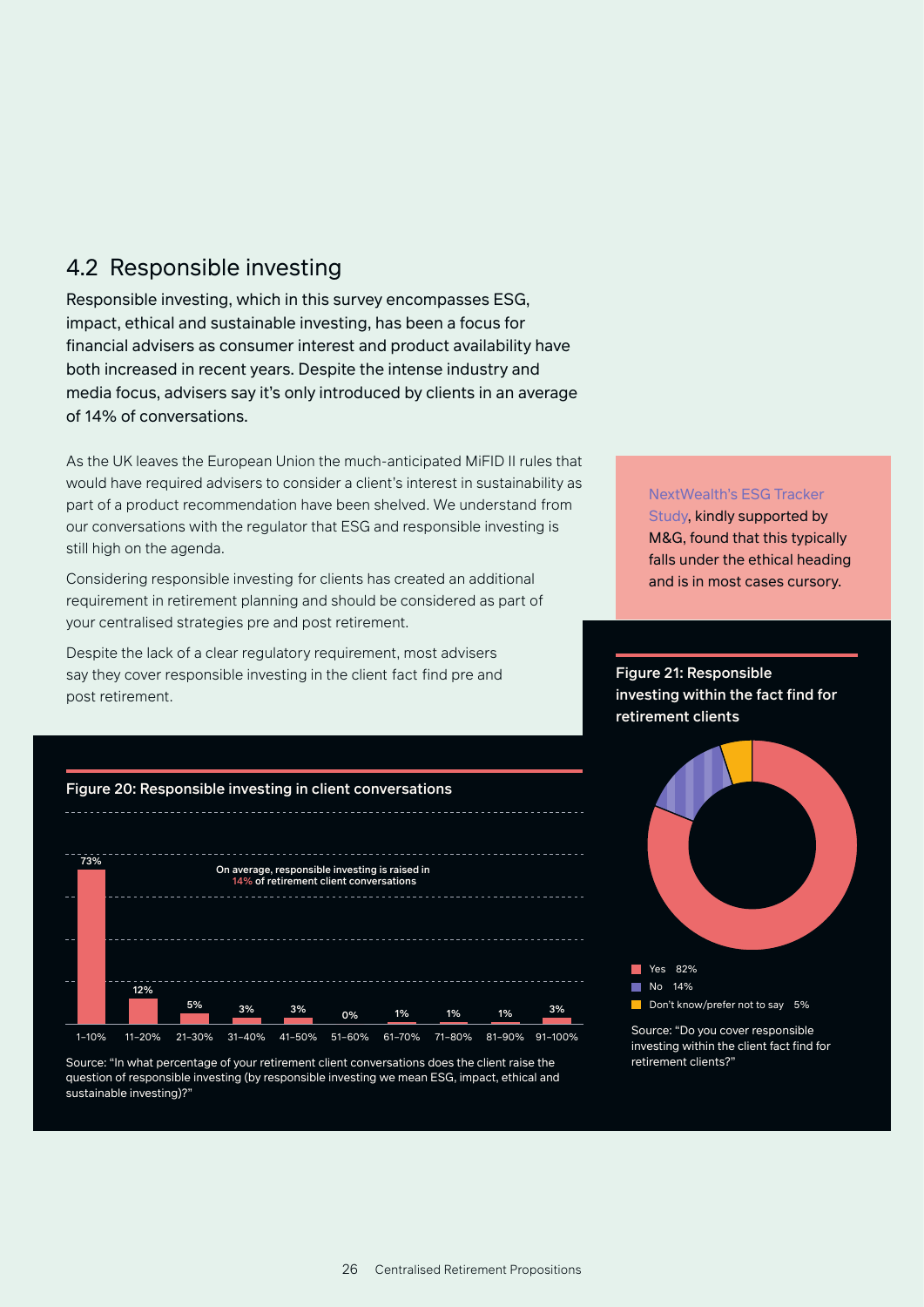## 4.3 Investment strategies and criteria for using DFMs

The most commonly used investment strategy for retirement clients is multi-asset or multi manager funds, followed by adviser managed models. Over half of advisers use at least one of these strategies for retirement clients.

#### Figure 22: Investment strategies used for retirement clients

Build your own model portfolio Outsourced discretionary fund management (DFM) for model portfolio services (MPS) Outsourced discretionary fund management (DFM) for bespoke portfolios



Source: "Which of the following investment strategies, if any, do you use with your retirement clients?"

While DFM model portfolios are used by only one-third of advisers, we expect to see growth in assets to this strategy as DFMs improve propositions for retirement clients. One financial adviser told us in our research for this report that "DFMs are good at growing assets." The adviser felt DFMs aren't as well suited to decumulation portfolios for tax management reasons and for supporting the withdrawal strategy articulated by the adviser.

Among the advisers that do use a DFM for retirement clients, expertise and performance are the two most important selection criteria.

One adviser we spoke to thought DFM is a particularly good solution for clients with specific ESG or ethical preferences.

If they're specific then it's bespoke. We explore different DFMs that have ethical options. We also have a discretionary model portfolio service.

#### Figure 23: Most important criteria for selecting DFM for retirement clients



Source: "What is the most important criteria on which you select a DFM for your retirement clients?" Base: All advisers who make use of DFM, n=87.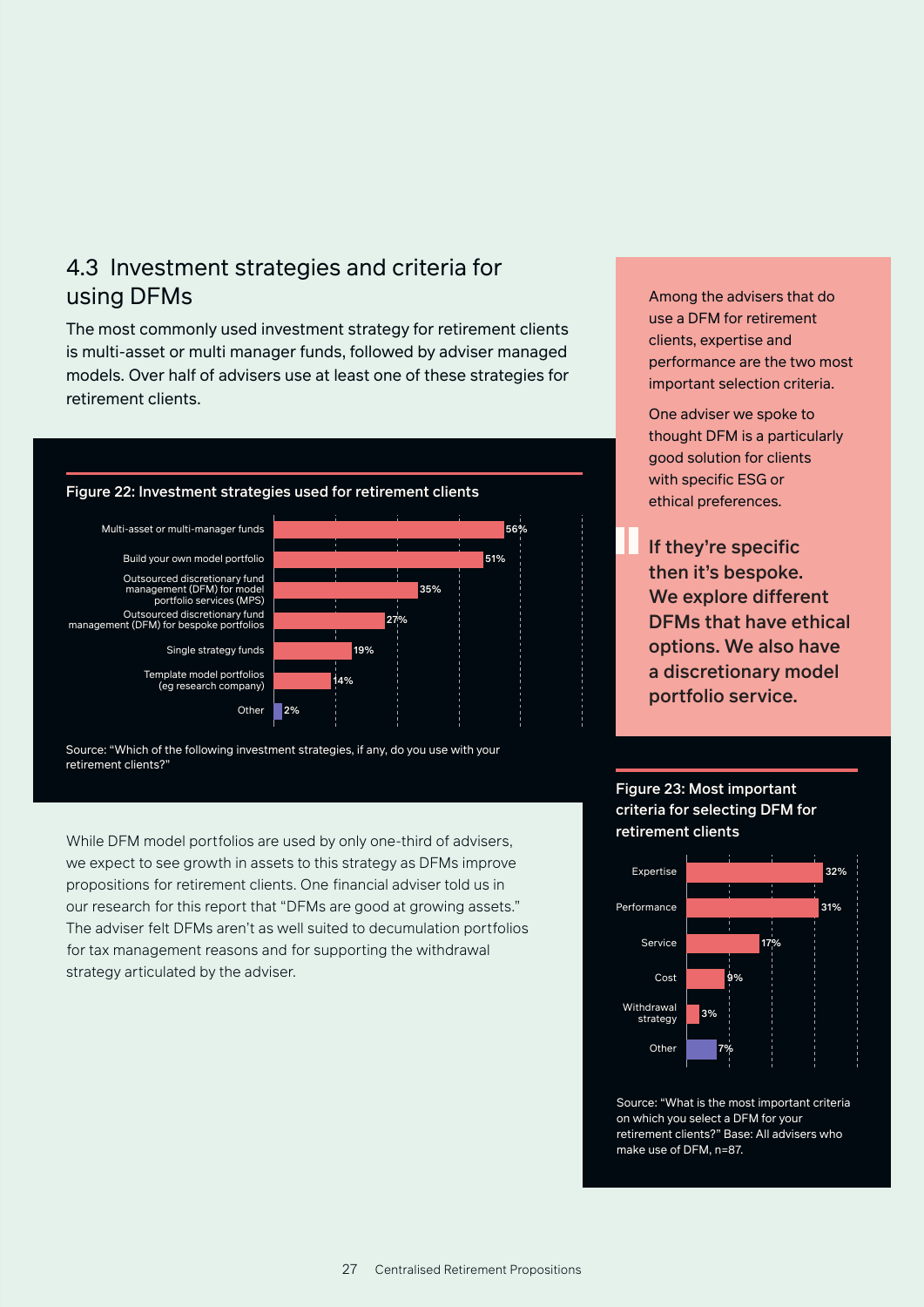## 4.4 Use of illiquid assets

2020 saw the closure of several property funds prompting the regulator to consider whether to introduce a notice period for taking withdrawals from funds holding illiquid assets.

In the past, property funds have been considered a good solution as part of a retirement portfolio due to the income they generate. Just over half of advisers told us they use illiquid assets, such as property funds, in portfolios for retirement clients. Among those that make use of these funds, half have reduced their allocation to these funds, diverting these, in most cases, to other funds.

#### Figure 24: Use of illiquid assets in retirement portfolios



Source: "Do you use or have you used illiquid assets (eg property funds) in portfolios for your retirement clients?"

#### Figure 25: Changes to the allocation to illiquid assets in the past year



Source: "How, if at all, has your client assets allocated to illiquid assets changed in the past year?" Base: All advisers who make use of illiquid assets, n=103.

#### Figure 26: Destinations for assets transferred out of illiquid holdings



Source: "You have stated that your allocation to illiquid assets has decreased in the past year. Where has this allocation been transferred to?" Base: All advisers whose use of illiquid assets has decreased, n=54.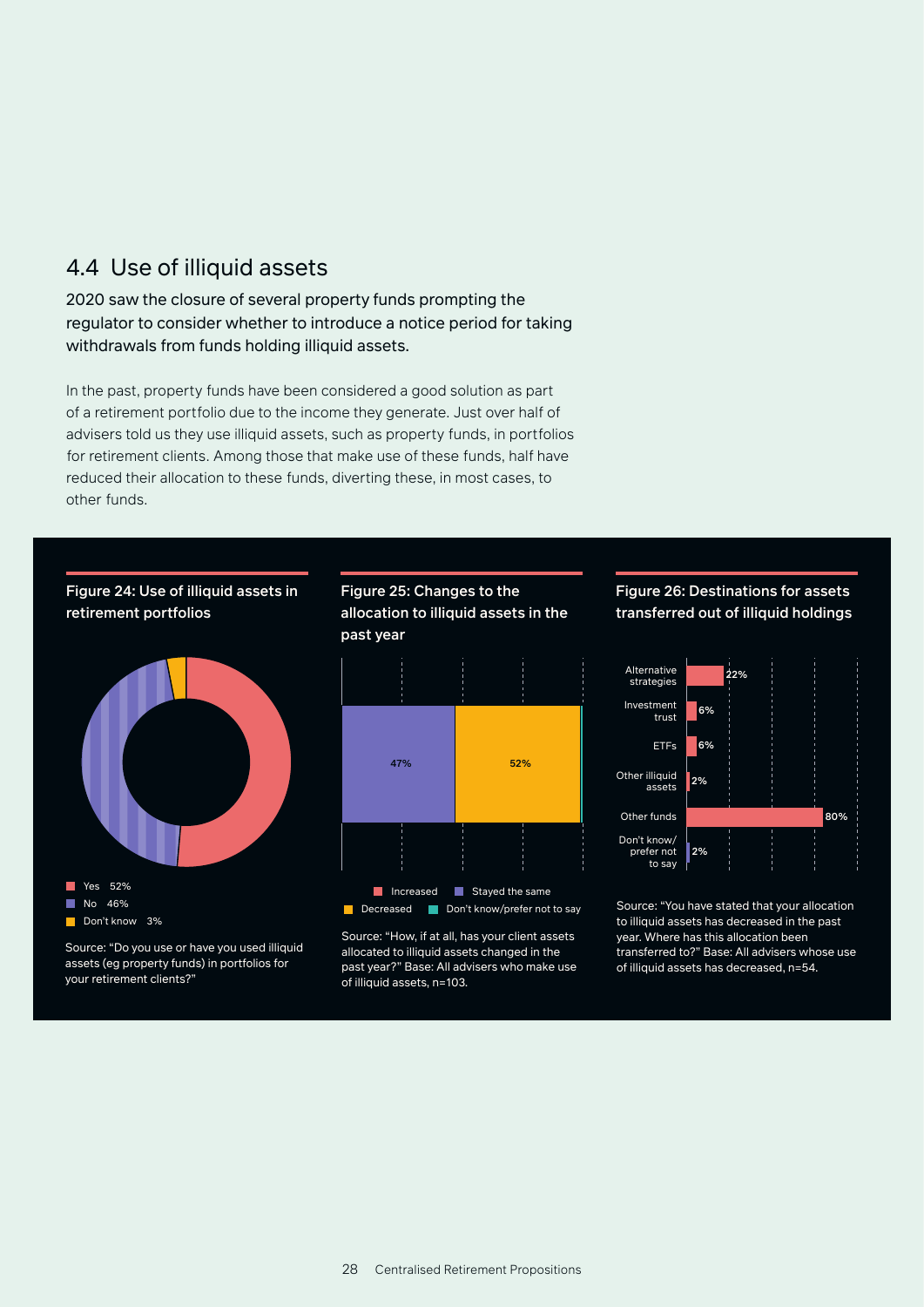## 4.5 Strategies around cash holdings

Most financial advisers – all but 9% – recommend a cash buffer to retirement clients. Cash buffers come in for criticism as being a drag on an investment portfolio but they play an important role in easing client concerns about market volatility and risk.

One adviser we spoke to put it this way:

**For clients taking drawdown, the cash buffer has** an important psychological impact. Investments have fallen, but don't worry you've got 6, 9, 12 months' income in cash so we're not touching the investments. It drags performance but there's a trade off with peace of mind.

The most common solution for holding the cash buffer is a bank account. Advisers typically use a combination of solutions for cash holdings – often using a bank account in combination with either the platform or NS&I. For the bank account, some advisers will use a bank account separate to the client's current or savings account in order to have more visibility of that cash.

One adviser we spoke to sets up a Cater Allen bank account for clients and uses a standing order to deliver a monthly sum of cash to the client's main bank account, akin to a salary. The Cater Allen account is topped up regularly but those top ups stop temporarily if markets fall.

Investment platforms are used to hold client cash for 40% of advisers. While cash is typically needed to pay fees, several advisers said they try to keep cash holdings to a minimum on platform.

#### Figure 27: Recommendation of cash buffers for retirement clients



Source: "Do you recommend a cash buffer for the majority of your retirement clients?"

#### Figure 28: Main solution for retirement clients' cash holdings



Source: "What are the main solutions you use for your retirement clients' cash holdings?"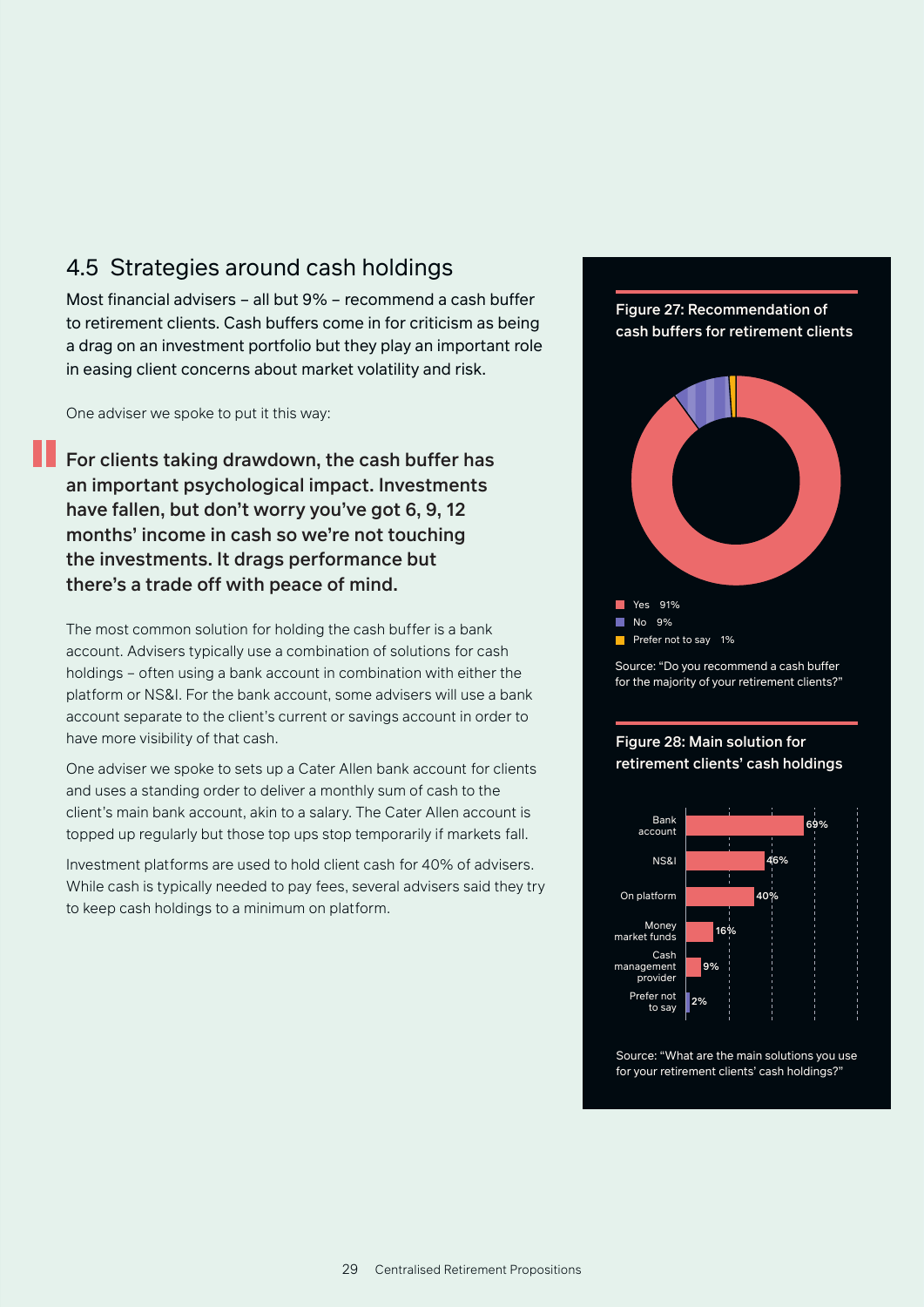## 4.6 Use of guarantees

The decline of annuities was swift after the introduction of pension freedoms. Poor rates and the cost of guarantees were blamed. Some alternative products were introduced to offer guarantees to retirees, but most have failed to gather assets, again because of the high cost of offering guarantees.

Research for this report shows that 39% of advised clients have guaranteed income to cover their basic needs.

Where clients do not have their basic needs met by quaranteed income, we asked advisers the likelihood to recommend a guaranteed income product. 35% said recommend these products always or most of the time in these cases.

Figure 29 shows that likelihood to recommend a guaranteed income product increased this year. We suspect the market volatility and greater sense of uncertainty fuelled this change. We also increasingly hear from advisers who recommend deferring the decision to purchase an annuity to a later phase of retirement. During the early active stage of retirement, the flexibility offered by drawdown is appealing and appropriate. In later stages, there is more certainty about longevity and health and rates tend to improve.



Source: "When a client does not have basic needs met, how likely are you to recommend a guaranteed income product such as a lifetime annuity?"

On average,

39% of clients are currently receiving a guaranteed income in retirement that covers their basic needs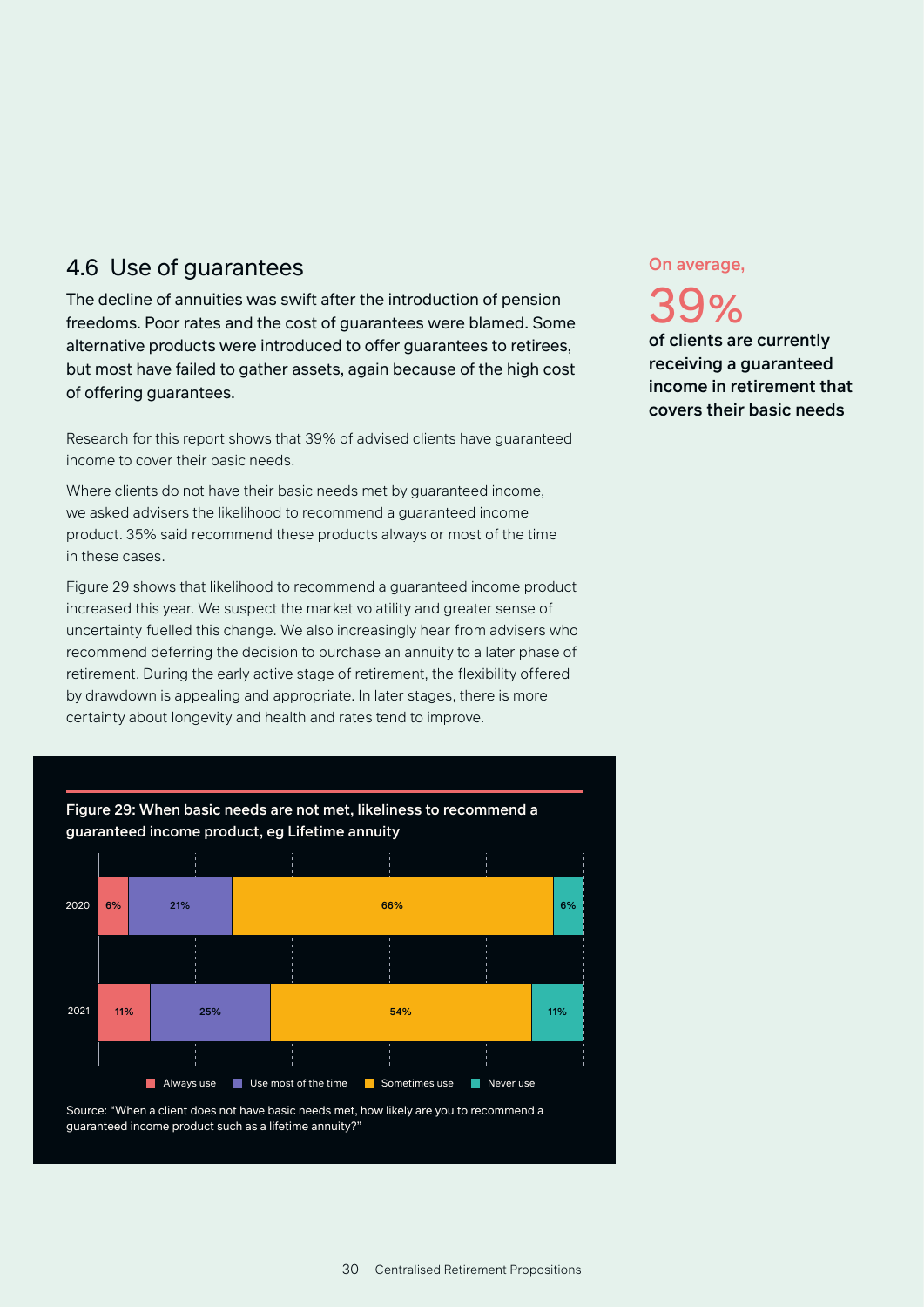## <span id="page-30-0"></span> 5 Client segmentation

Client segmentation strategies are evolving. Compared with a year ago, more advice firms are dividing their client banks by criteria other than purely asset levels, for instance by complexity of needs or life stage.

The issue of segmentation has been the subject of much regulatory and wider industry attention in recent years. We believe successful advice firms have the needs of their clients firmly at the centre of the business, and this requires a deep understanding of who the firm currently serves and its defined target market. Therefore segmenting the client bank only by asset levels risks missing opportunities to improve client service and to identify valuable niches of clients.

Other firms have found segmentation exercises useful as a way to bring consistency to the business and to ensure advisers are offering a comparable service to clients with similar needs.



Beyond the 45% who say they segment by life stage, most do not take a different approach to client segmentation for retired clients.

Source: "When considering your client base, which of the following criteria do you take into account when segmenting your clients?"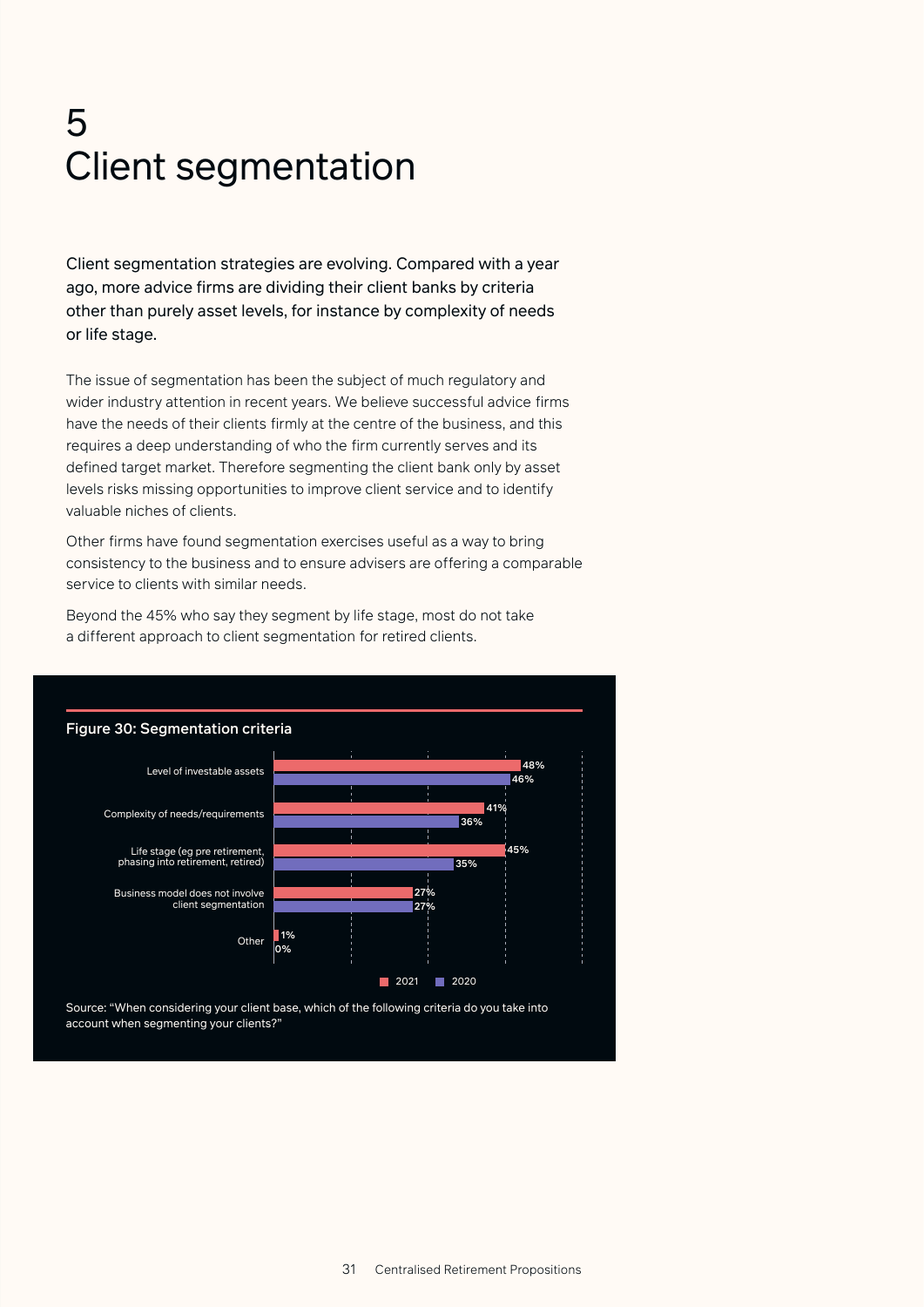## <span id="page-31-0"></span> 6 Needs of older clients

Advising clients in retirement can bring added complexity to the advice given and the relationship with the client. Two additional areas we asked about in our survey were inheritance tax planning and intergenerational wealth transfer.

A high proportion of advisers (81%) personally advise on inheritance tax planning.

In our survey, we found that advisers overwhelmingly say clients have or will gift money to heirs before death and that their clients are focused on minimising inheritance tax liabilities. Just over half (53%) say that intergenerational wealth transfer is a core part to the service they offer retired clients. 59% say it is important to meet with retired clients' dependents.

Our survey results reflect that most advisers are helping clients to gift money and minimise inheritance tax. The focus for advisers isn't about retaining client assets on death. We think this reflects the highly personalised service advisers offer their clients with a clear recognition that the customer is the client, not the client's wealth.

Indeed, despite the restrictions on client meetings this year, the findings show a small increase in the number of advisers who say it is important to meet with retired clients' dependents; 59% of respondents this year compared with 56% in the

prior year, which underlines the focus on fully appreciating the needs of both generations in constructing the retirement plan. And may reflect the fall in minimising IHT liabilities and intergenerational wealth transfer.



Source: "Intergenerational wealth transfer has become an increasing focus, both in gifting money to children and grandchildren and through inheritance. Please indicate to what extent you agree with the following statements."





Source: "Do you personally advise clients on inheritance tax planning?"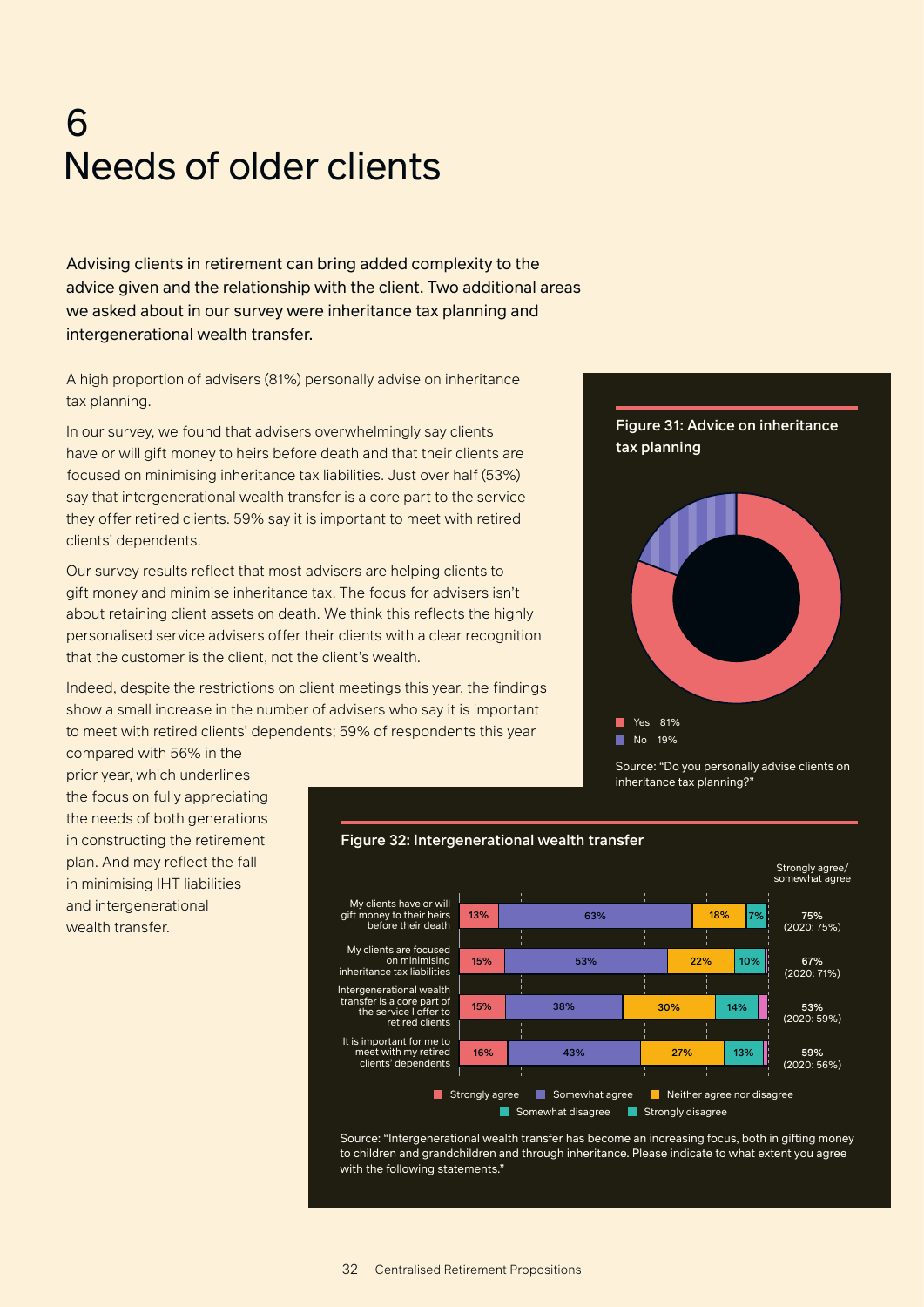## <span id="page-32-0"></span>**Conclusion**

The events of 2020 highlighted the value that financial planners bring to their clients. We saw advice firms increase their communications with clients by multiples; offering personal reassurance through turbulent times, giving particular attention to the vulnerable clients on their books and even opening their expertise to non-clients in online clinics.

Many people saw their circumstances shift in the past year, and financial planners, supported by tools and technology, rose to the challenge of modelling various scenarios to give peace of mind and answers to queries about retirement dates, redundancy options, withdrawal rates and cash flows.

The key takeaways from this research, are the markers of advice firms placing the needs of clients at the heart of their businesses – which is key to the successful advice models of the future – and the underpinning of retirement planning strategies with resilient and repeatable processes to support the smooth running and future growth of the business.

The primary reason for firms introducing a centralised retirement proposition is the direct benefit to the client of a consistent and robust process. Client segmentation strategies are evolving to consider other criteria than purely assets, and advisers are openly considering new ways to structure retirement portfolios to improve client outcomes.

When it comes to centralised retirement propositions, whilst the number of firms choosing to work to an agreed framework has not moved forward as expected, a fifth of firms are currently exploring the idea. We believe many firms would welcome further guidance on how they might structure a framework that delivers a robust and repeatable process while embracing the desire to treat clients as individuals. We do not believe the two ambitions are mutually exclusive. As the research findings indicate, having a CRP may also improve how advisers articulate the retirement proposition to clients and therefore support client acquisition and retention.

We hope this research into centralised retirement propositions is useful to you and your business. It offers insight from other financial advisers, allowing you to benchmark your own approach. We believe that retirement advice supported by repeatable processes will underpin successful financial planning businesses. If you have any suggestions for future reports or surveys, please do not hesitate to get in touch with M&G Wealth Platform at [platformaskus@mandg.com](mailto:platformaskus%40mandg.com?subject=)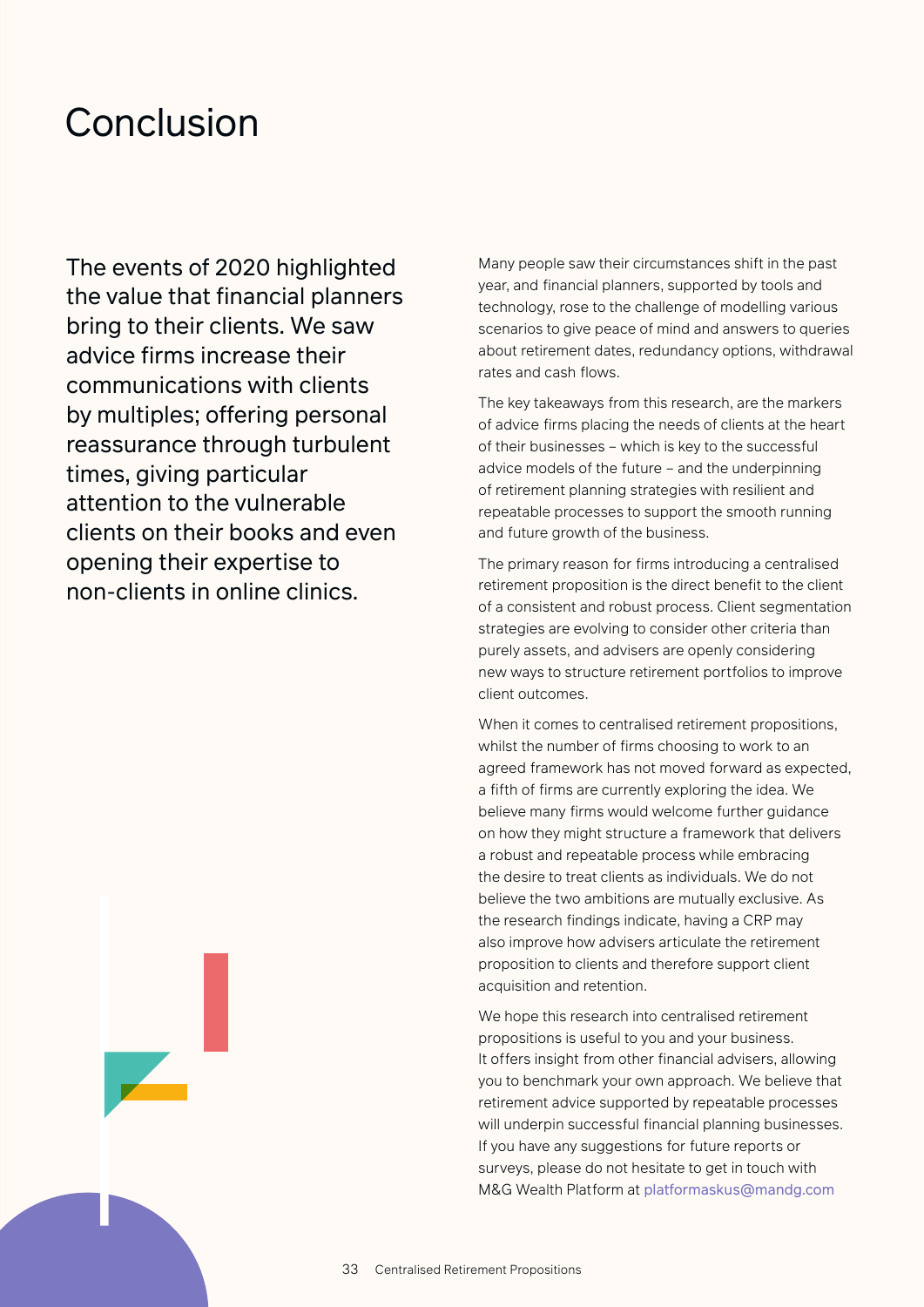#### Contact us

[platformaskus@mandg.com](mailto:platformaskus%40mandg.com?subject=)

### Follow us on social media

- @MandGPlatform
- in [linkedin.com/showcase/mandgwealthplatform](https://linkedin.com/showcase/mandgwealthplatform)

### About NextWealth

NextWealth is a research, data and events business helping firms to adapt and thrive amid disruption. We focus on retail investing and in particular the financial advice market, investment propositions and adviser technology. To sign up to our research panel, email [enquiries@nextwealth.co.uk](mailto:enquiries%40nextwealth.co.uk?subject=)

The NextWealth Directory lists and reviews all of the tech providers supporting financial advice businesses. It is free to use and has over 1,700 reviews from people working in financial planning firms. From back office systems to cashflow modelling – we publish ratings and reviews. Read a review. Leave a review. [nextwealthdirectory.co.uk](https://nextwealthdirectory.co.uk)